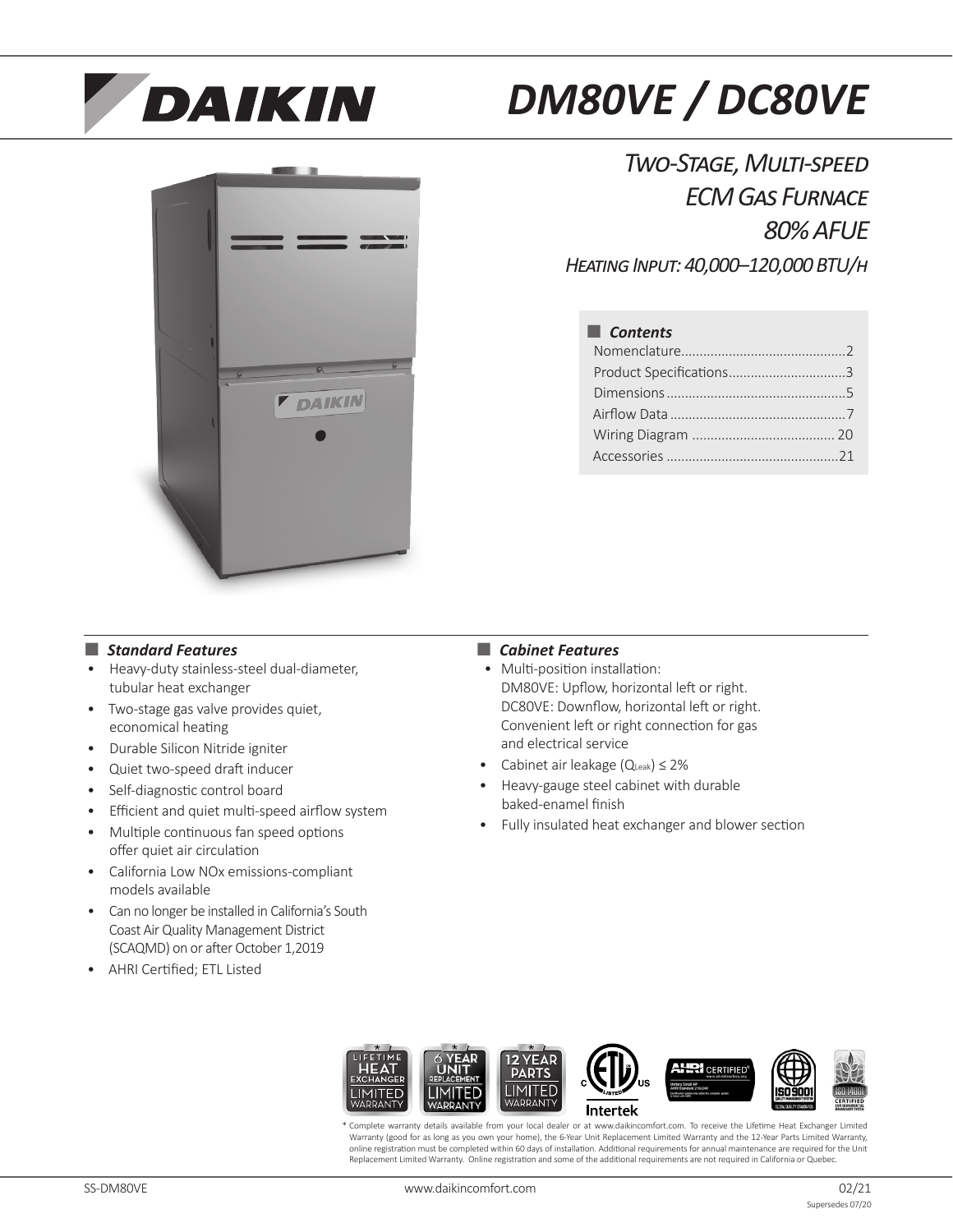|                                        | D            | M                | 80                        | $\mathsf{v}$ | E | 060   | 3  | A  | X  | $\ast$ | $\ast$ |                                              |
|----------------------------------------|--------------|------------------|---------------------------|--------------|---|-------|----|----|----|--------|--------|----------------------------------------------|
|                                        | $\mathbf{1}$ | $\overline{2}$   | 3,4                       | 5            | 6 | 7,8,9 | 10 | 11 | 12 | 13     | 14     |                                              |
| <b>Brand</b>                           |              |                  |                           |              |   |       |    |    |    |        |        | <b>Minor Revision</b>                        |
| D - Daikin Brand                       |              |                  |                           |              |   |       |    |    |    |        |        | A - Initial Release                          |
|                                        |              |                  |                           |              |   |       |    |    |    |        |        | <b>B</b> - 1st Revision                      |
| Configuration                          |              |                  |                           |              |   |       |    |    |    |        |        |                                              |
| M - Upflow/Horizontal                  |              |                  |                           |              |   |       |    |    |    |        |        | <b>Major Revision</b>                        |
| C - Downflow/Horizontal                |              |                  |                           |              |   |       |    |    |    |        |        | A - Initial Release                          |
| D - Dedicated Downflow                 |              |                  |                           |              |   |       |    |    |    |        |        | B - 1st Revision                             |
| <b>AFUE</b>                            |              |                  |                           |              |   |       |    |    |    |        |        | <b>NO<sub>x</sub></b>                        |
| 97-97-98% AFUE                         |              | 92 - 92% AFUE    |                           |              |   |       |    |    |    |        |        | N -Natural Gas                               |
| 96-96% AFUE                            |              | 80 - 80% AFUE    |                           |              |   |       |    |    |    |        |        | X - Low NOx                                  |
| <b>Gas Valve</b>                       |              |                  |                           |              |   |       |    |    |    |        |        | <b>Cabinet Width</b>                         |
| M - Modulating                         |              |                  | H - Convertible Two-Stage |              |   |       |    |    |    |        |        | $A - 14"$<br>$C - 21"$                       |
| V - Two Stage                          |              | S - Single Stage |                           |              |   |       |    |    |    |        |        | $B - 17\frac{1}{2}$ " D - 24 $\frac{1}{2}$ " |
| Motor                                  |              |                  |                           |              |   |       |    |    |    |        |        |                                              |
| C - Variable Speed ECM / Communicating |              |                  |                           |              |   |       |    |    |    |        |        | <b>Maximum CFM</b>                           |
| E - Multi-Speed ECM                    |              |                  | S - Multi-Speed PSC       |              |   |       |    |    |    |        |        | 2 - 800 CFM                                  |
|                                        |              |                  |                           |              |   |       |    |    |    |        |        | 3 - 1200 CFM                                 |
| MBTU/h                                 |              |                  |                           |              |   |       |    |    |    |        |        | 4 - 1600 CFM                                 |
| 040 - 40,000 BTU/h                     |              |                  | 100 - 100,000 BTU/h       |              |   |       |    |    |    |        |        | 5 - 2000 CFM                                 |
| 060 - 60,000 BTU/h                     |              |                  | 120 - 120,000 BTU/h       |              |   |       |    |    |    |        |        |                                              |
| 080 - 80,000 BTU/h                     |              |                  | 140 - 140,000 BTU/h       |              |   |       |    |    |    |        |        |                                              |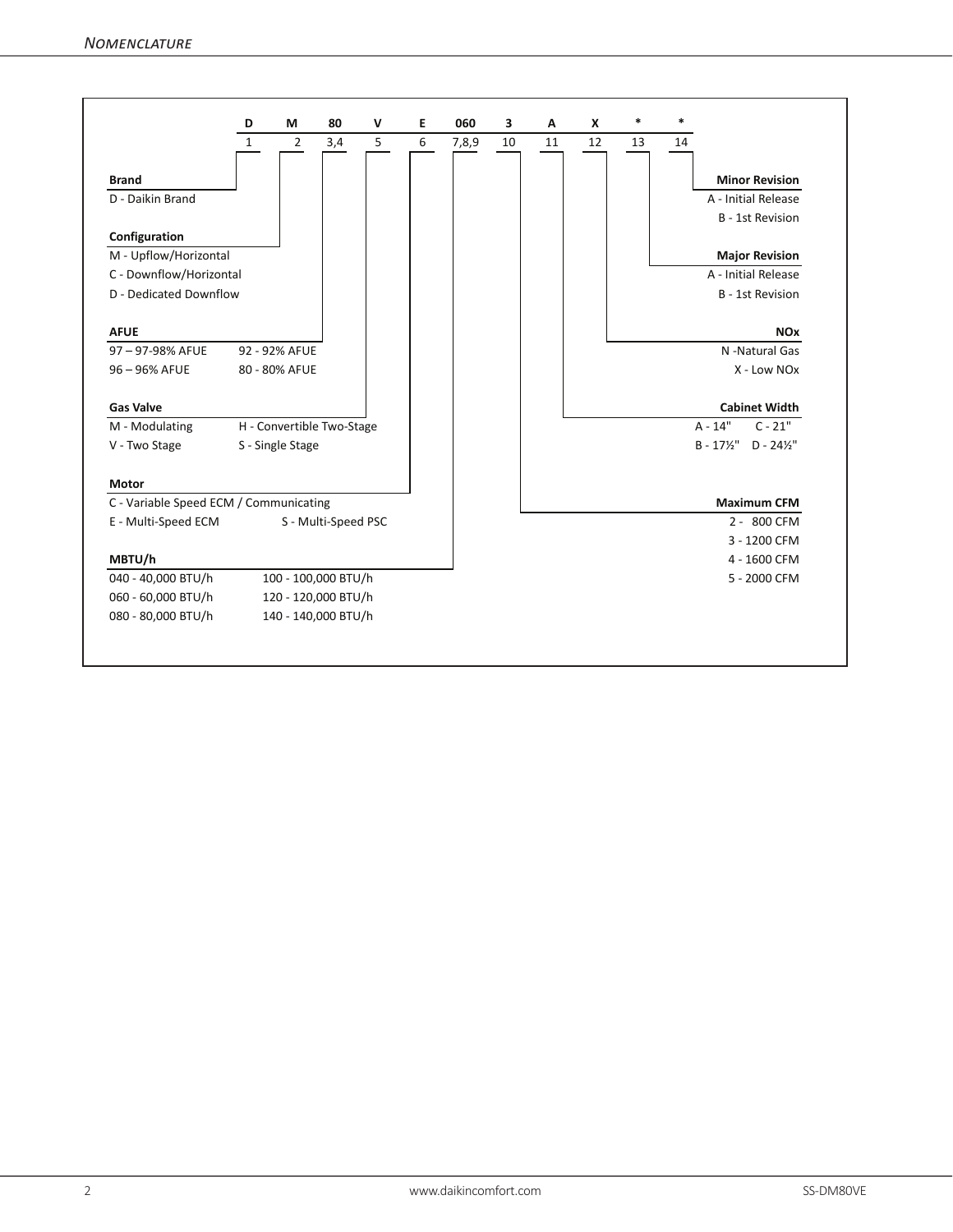|                                               | DM80VE<br>0403A* | DM80VE<br>0603B*  | DM80VE<br>0803B* | DM80VE<br>0805C* | DM80VE<br>0805D* | DM80VE<br>1005C*   | DM80VE<br>1205D*   |
|-----------------------------------------------|------------------|-------------------|------------------|------------------|------------------|--------------------|--------------------|
| <b>HEATING CAPACITY</b>                       |                  |                   |                  |                  |                  |                    |                    |
| High Fire Input (BTU/h) <sup>1</sup>          | 40,000           | 60,000            | 80,000           | 80,000           | 80,000           | 100,000            | 120,000            |
| High Fire Output (BTU/h) <sup>1</sup> (below) |                  |                   |                  |                  |                  |                    |                    |
| Natural Gas                                   | 32,000           | 48,000            | 64,000           | 64,000           | 64,000           | 80,000             | 96,000             |
| LP Gas                                        | 32,000           | 48,000            | 64,000           | 64,000           | 64,000           | 80,000             | 96,000             |
| Low Fire Input (BTU/h) <sup>1</sup>           | 28,000           | 42,000            | 56,000           | 56,000           | 56,000           | 70.000             | 84,000             |
| Low Fire Output (BTU/h) <sup>1</sup> (below)  |                  |                   |                  |                  |                  |                    |                    |
| Natural Gas                                   | 22,400           | 33,600            | 44,800           | 44,800           | 44,800           | 56,000             | 67,200             |
| LP Gas                                        | 22,400           | 33,600            | 44,800           | 44,800           | 44,800           | 56,000             | 67,200             |
| AFUE <sup>2</sup>                             | 80               | 80                | 80               | 80               | 80               | 80                 | 80                 |
| Available AC @ 0.5" ESP                       | $1.5 - 3.0$      | $1.5 - 4.0$       | $3.0 - 4.0$      | $2.5 - 5.0$      | $2.5 - 5.0$      | $2.0 - 5.0$        | $2.0 - 5.0$        |
| Temperature Rise Range (° F)                  | $15-45/15-45$    | $15-45/15-45$     | 30-60 / 30-60    | 25-55 / 25-55    | 20-50 / 20-50    | 20-50 / 20-50      | 40-70 / 40-70      |
| <b>CIRCULATOR BLOWER</b>                      |                  |                   |                  |                  |                  |                    |                    |
| Size (D x W)                                  | $10''$ x $6''$   | $10'' \times 8''$ | $10" \times 8"$  | $10" \times 10"$ | $11" \times 10"$ | $10'' \times 10''$ | $11'' \times 10''$ |
| Horsepower-RPM                                | 1/2              | 1/2               | 1/2              | 3/4              | 3/4              | $\mathbf{1}$       | $\mathbf{1}$       |
| Speed                                         | 5                | 5                 | 5                | 5                | 5                | 5                  | 5                  |
| Vent Diameter <sup>3</sup>                    | 4"               | 4"                | 4''              | 4''              | 4''              | 4''                | 4"                 |
| No. of Burners                                | 3                | 3                 | $\overline{4}$   | 4                | 4                | 5                  | 6                  |
| <b>ELECTRICAL DATA</b>                        |                  |                   |                  |                  |                  |                    |                    |
| Min. Circuit Ampacity <sup>4</sup>            | 8.7              | 8.7               | 8.7              | 15.32            | 15.32            | 15.32              | 15.32              |
| Max. Overcurrent Device (amps) <sup>5</sup>   | 15               | 15                | 15               | 20               | 20               | 20                 | 20                 |
| <b>SHIP WEIGHT (LBS)</b>                      | 105              | 107               | 118              | 129              | 129              | 124                | 124                |

<sup>1</sup> Low-fire rate is 75% of high-fire rate. Natural Gas BTU/h; for altitudes 0-4500' above sea level, reduce input rating by 4% for each 1000' above 4500' altitude.

² DOE AFUE based upon Isolated Combustion System (ICS)

<sup>3</sup> Vent and combustion air diameters may vary depending upon vent length. Refer to the latest editions of the National Fuel Gas Code NFPA 54/ANSI Z223.1 (in the USA) and the Canada National Standard of Canada, CAN/CSA B149.1 and CAN/CSA B142.2 (in Canada).

⁴ Minimum Circuit Ampacity = (1.25 x Circulator Blower Amps) + ID Blower amps. Wire size should be determined in accordance with National Electrical Codes. Extensive wire runs will require larger wire sizes.

⁵ Maximum Overcurrent Protection Device refers to maximum recommended fuse or circuit breaker size. May use fuses or HACR-type circuit breakers of the same size as noted.

#### **Notes**

• All furnaces are manufactured for use on 115 VAC, 60 Hz, single-phase electrical supply.

• Gas Service Connection ½" FPT

• Important: Size fuses and wires properly and make electrical connections in accordance with the National Electrical Code and/or all existing local codes.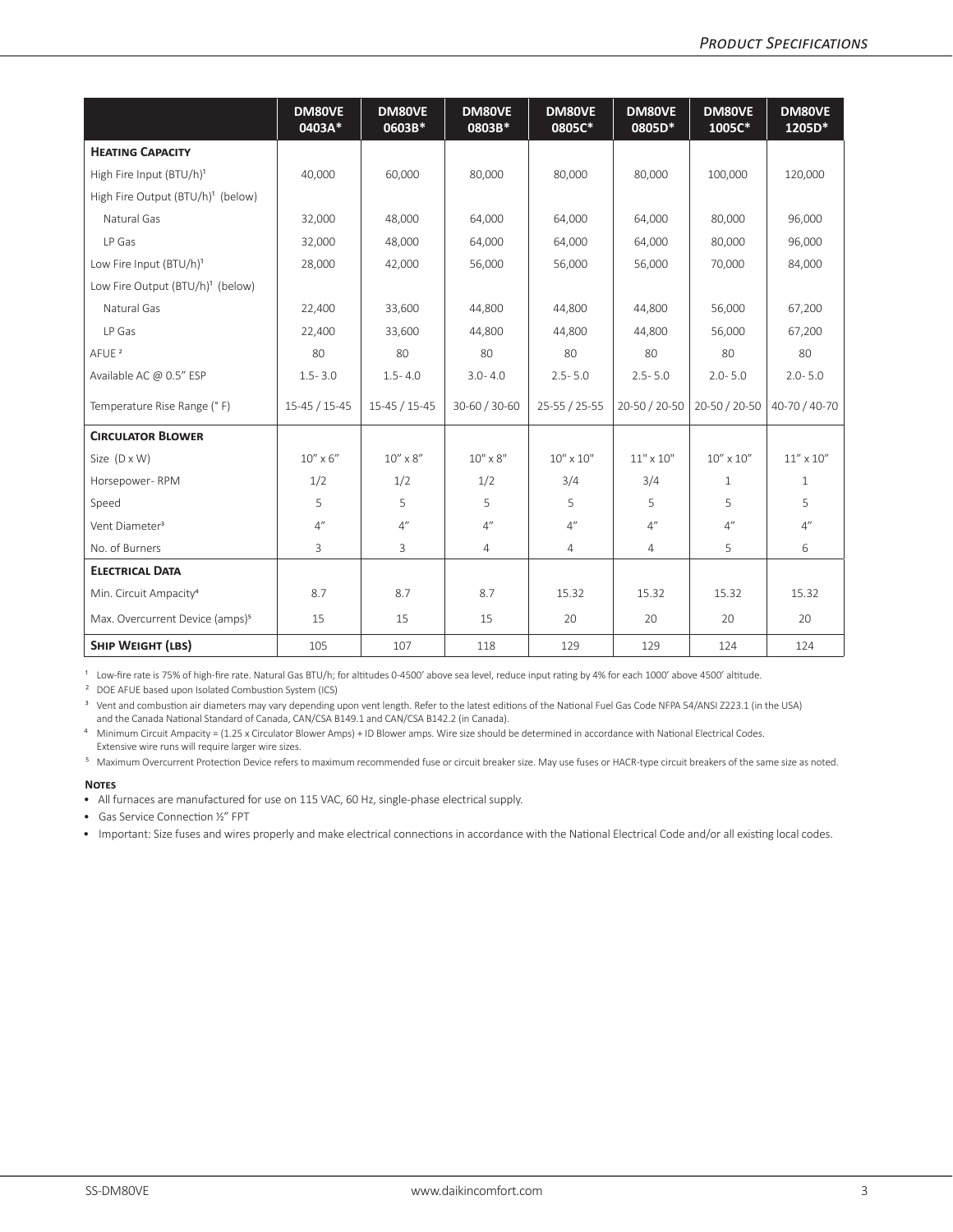|                                               | <b>DC80VE</b><br>0403A* | DC80VE<br>0603A* | <b>DC80VE</b><br>0603B* | <b>DC80VE</b><br>0804B* | DC80VE<br>0805C* | <b>DC80VE</b><br>1005C* |
|-----------------------------------------------|-------------------------|------------------|-------------------------|-------------------------|------------------|-------------------------|
| <b>HEATING CAPACITY</b>                       |                         |                  |                         |                         |                  |                         |
| High Fire Input (BTU/h) <sup>1</sup>          | 40,000                  | 60,000           | 60,000                  | 80,000                  | 80,000           | 100,000                 |
| High Fire Output (BTU/h) <sup>1</sup> (below) |                         |                  |                         |                         |                  |                         |
| Natural Gas                                   | 32,000                  | 48,000           | 48,000                  | 64,000                  | 64,000           | 80,000                  |
| LP Gas                                        | 32,000                  | 48,000           | 48,000                  | 64,000                  | 64,000           | 80,000                  |
| Low Fire Input (BTU/h) <sup>1</sup>           | 28,000                  | 42,000           | 42,000                  | 56,000                  | 56,000           | 70,000                  |
| Low Fire Output (BTU/h) <sup>1</sup> (below)  |                         |                  |                         |                         |                  |                         |
| Natural Gas                                   | 22,400                  | 33,600           | 33,600                  | 44,800                  | 44,800           | 56,000                  |
| LP Gas                                        | 22,400                  | 33,600           | 33,600                  | 44,800                  | 44.800           | 56,000                  |
| AFUE <sup>2</sup>                             | 80                      | 80               | 80                      | 80                      | 80               | 80                      |
| Available AC @ 0.5" ESP                       | $1.5 - 3.0$             | $1.5 - 4.0$      | $1.5 - 4.0$             | $2.0 - 5.0$             | $2.5 - 5.0$      | $2.0 - 5.0$             |
| Temperature Rise Range (° F)                  | $15-45/15-45$           | 30-60 / 30-60    | 25-55 / 25-55           | 30-60 / 30-60           | 30-60 / 30-60    | 20-50 / 20-50           |
| <b>CIRCULATOR BLOWER</b>                      |                         |                  |                         |                         |                  |                         |
| Size (D x W)                                  | $10''$ x $6''$          | $10''$ x $6''$   | $10''$ x $8''$          | $10'' \times 10''$      | $10" \times 10"$ | $10'' \times 10''$      |
| Horsepower - RPM                              | 1/2                     | $\frac{1}{2}$    | 1/2                     | 3/4                     | 3/4              | $\mathbf{1}$            |
| Speed                                         | 5                       | 5                | 5                       | 5                       | 5                | 5                       |
| Vent Diameter <sup>3</sup>                    | 4''                     | 4''              | 4''                     | 4''                     | 4''              | 4''                     |
| No. of Burners                                | 3                       | 3                | 3                       | $\overline{4}$          | 4                | 5                       |
| <b>ELECTRICAL DATA</b>                        |                         |                  |                         |                         |                  |                         |
| Min. Circuit Ampacity <sup>4</sup>            | 8.7                     | 8.7              | 8.7                     | 12.45                   | 15.32            | 15.32                   |
| Max. Overcurrent Device (amps) <sup>5</sup>   | 15                      | 15               | 15                      | 15                      | 20               | 20                      |
| <b>SHIP WEIGHT (LBS)</b>                      | 105                     | 107              | 107                     | 121                     | 129              | 124                     |

<sup>1</sup> Low-fire rate is 75% of high-fire rate. Natural Gas BTU/h; for altitudes 0-4500' above sea level, reduce input rating by 4% for each 1000' above 4500' altitude.

² DOE AFUE based upon Isolated Combustion System (ICS)

<sup>3</sup> Vent and combustion air diameters may vary depending upon vent length. Refer to the latest editions of the National Fuel Gas Code NFPA

54/ANSI Z223.1 (in the USA) and the Canada National Standard of Canada, CAN/CSA B149.1 and CAN/CSA B142.2 (in Canada).

⁴ Minimum Circuit Ampacity = (1.25 x Circulator Blower Amps) + ID Blower amps. Wire size should be determined in accordance with

National Electrical Codes. Extensive wire runs will require larger wire sizes.

⁵ Maximum Overcurrent Protection Device refers to maximum recommended fuse or circuit breaker size. May use fuses or HACR-type circuit breakers of the same size as noted.

#### **Notes**

• All furnaces are manufactured for use on 115 VAC, 60 Hz, single-phase electrical supply.

• Gas Service Connection ½" FPT

• Important: Size fuses and wires properly and make electrical connections in accordance with the National Electrical Code and/or all existing local codes.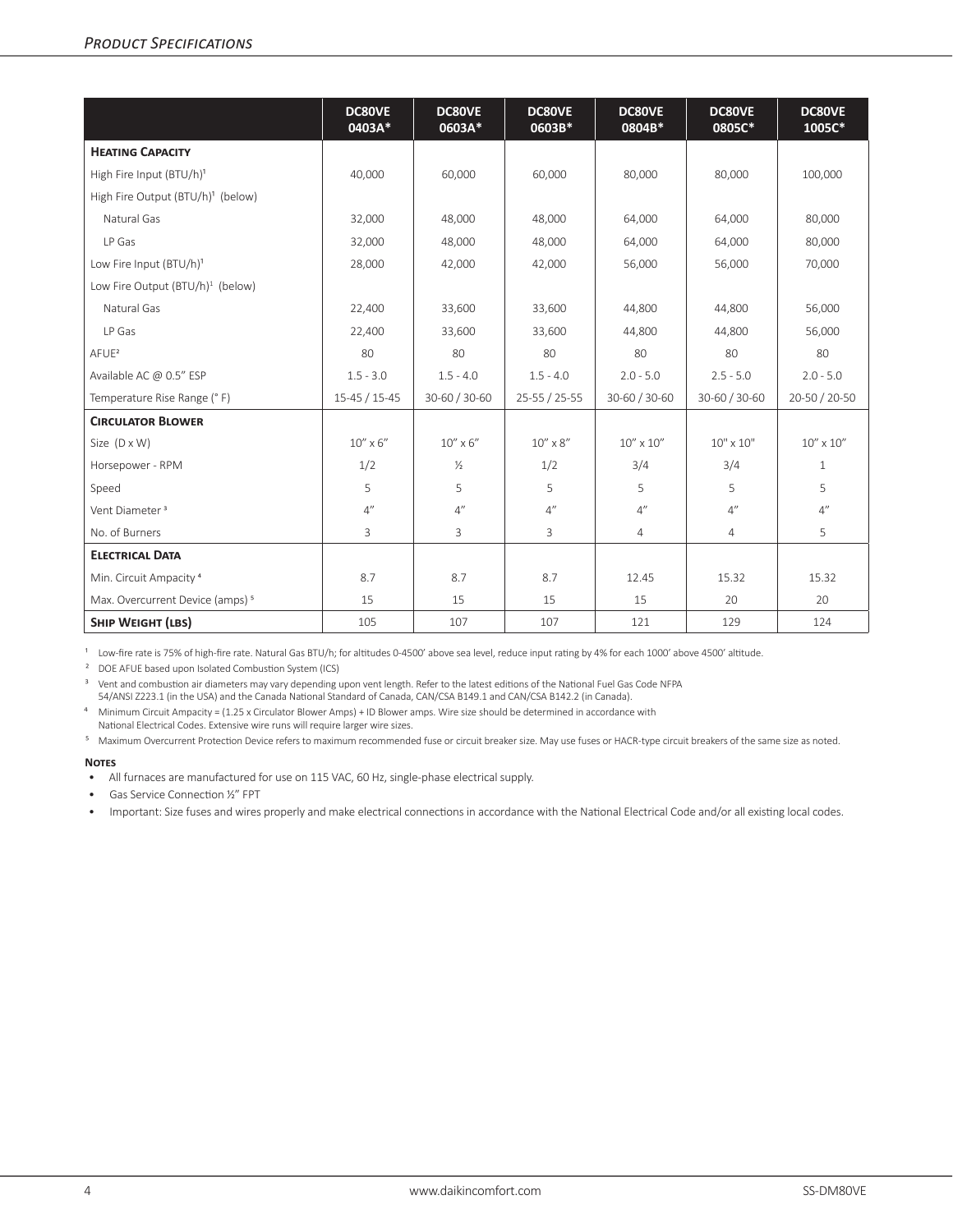

|              |                 | <b>DIMENSIONS</b> |
|--------------|-----------------|-------------------|
| <b>MODEL</b> | A               | В                 |
| DM80VE0403A* | 14''            | $12\frac{1}{2}$   |
| DM80VE0603B* | $17\frac{1}{2}$ | 16''              |
| DM80VE0803B* | $17\frac{1}{2}$ | 16''              |
| DM80VE0805C* | 21''            | $19\frac{1}{2}$   |
| DM80VE0805D* | $24\frac{1}{2}$ | 23''              |
| DM80VE1005C* | 21''            | $19\frac{1}{2}$   |
| DM80VE1205D* | $24\frac{1}{2}$ | 23''              |

# *Minimum Clearances to Combustible Materials*

| SIDES. | <b>REAR</b> |   | <b>VENT</b><br><b>BOTTOM</b><br><b>FRONT</b> |     |   | <b>TOP</b> |
|--------|-------------|---|----------------------------------------------|-----|---|------------|
|        |             |   |                                              | SW. | в |            |
|        |             | ر | ◡                                            | ◡   |   |            |

C = If placed on combustible floor, the floor MUST be wood ONLY

#### **Notes**

- For servicing or cleaning, a 24" front clearance is recommended.
- Unit connections (electrical, flue, and drain) may necessitate greater clearances than the minimum clearances listed above.
- In all cases, accessibility clearance must take precedence over clearances from the enclosure where accessibility clearances are greater.
- Refer to the appropriate USA and Canadian codes:
- In the USA: the National Fuel Gas Code NFPA 54 / ANSI Z223.1
- In Canada: the Canada National Standard of Canada, CAN/CSA B149.1 and CAN/CSA B142.2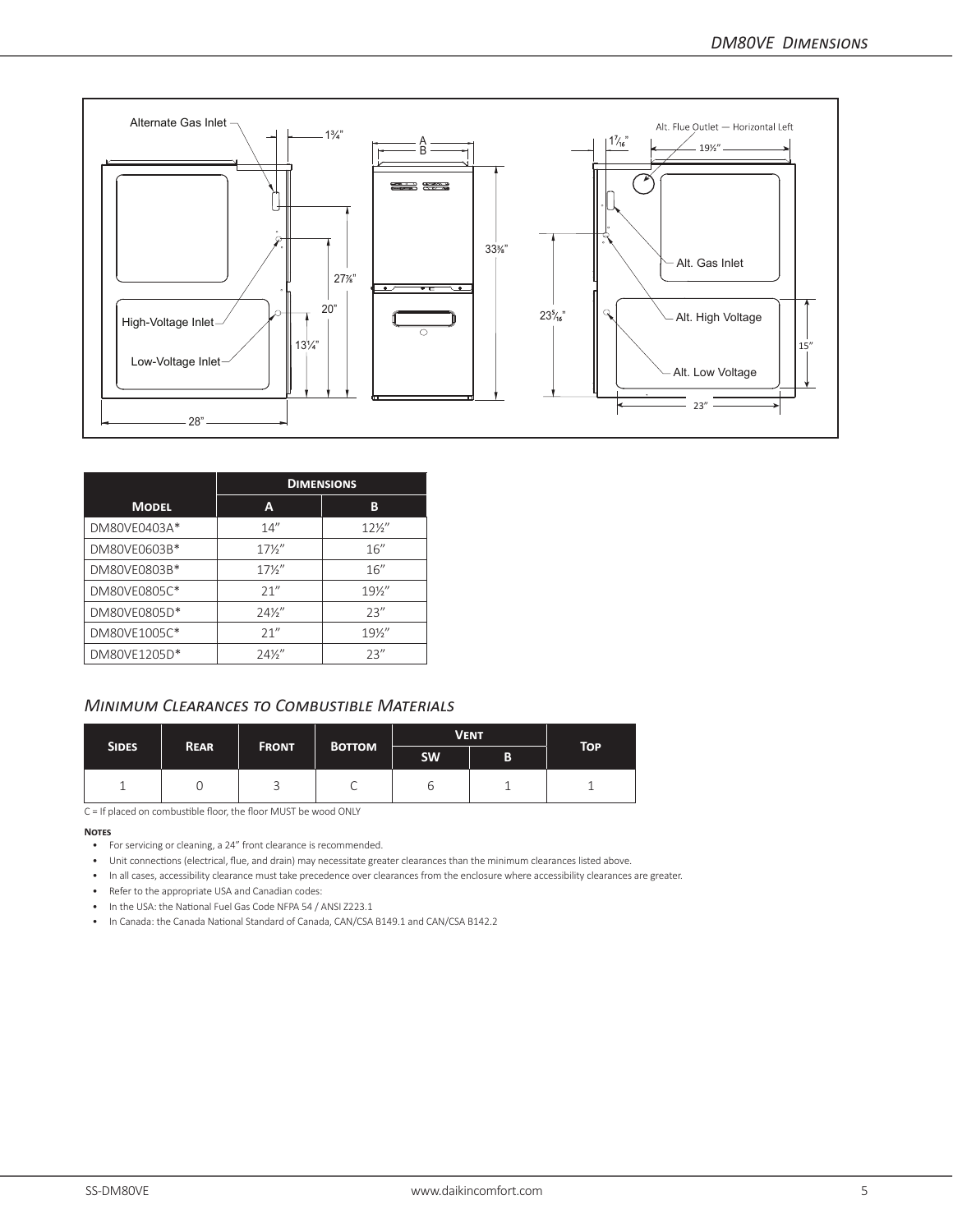

|              |                 | <b>DIMENSIONS</b> |
|--------------|-----------------|-------------------|
| <b>MODEL</b> | A               | в                 |
| DC80VE0403A* | 14''            | $12\frac{1}{2}$   |
| DC80VE0603A* | 14''            | $12\frac{1}{2}$   |
| DC80VE0603B* | $17\frac{1}{2}$ | 16''              |
| DC80VE0804B* | $17\frac{1}{2}$ | 16''              |
| DC80VE0805C* | 21"             | $19\frac{1}{2}$   |
| DC80VE1005C* | 21''            | $19\frac{1}{2}$   |

# *Minimum Clearances to Combustible Materials*

| <b>SIDES</b> | <b>REAR</b> | <b>FRONT</b> | <b>BOTTOM</b> | <b>VENT</b> | <b>TOP</b> |  |
|--------------|-------------|--------------|---------------|-------------|------------|--|
|              |             |              |               | <b>SW</b>   | B          |  |
|              |             |              | ◡             | O           |            |  |

C = If placed on combustible floor, the floor MUST be wood ONLY.

#### **Notes:**

- For servicing or cleaning, a 24" front clearance is recommended.
- Unit connections (electrical, flue, and drain) may necessitate greater clearances than the minimum clearances listed above.
- In all cases, accessibility clearance must take precedence over clearances from the enclosure where accessibility clearances are greater.
- Refer to the appropriate USA and Canadian codes: In the USA: the National Fuel Gas Code NFPA 54 / ANSI Z223.1 In Canada: the Canada National Standard of Canada, CAN/CSA B149.1 and CAN/CSA B142.2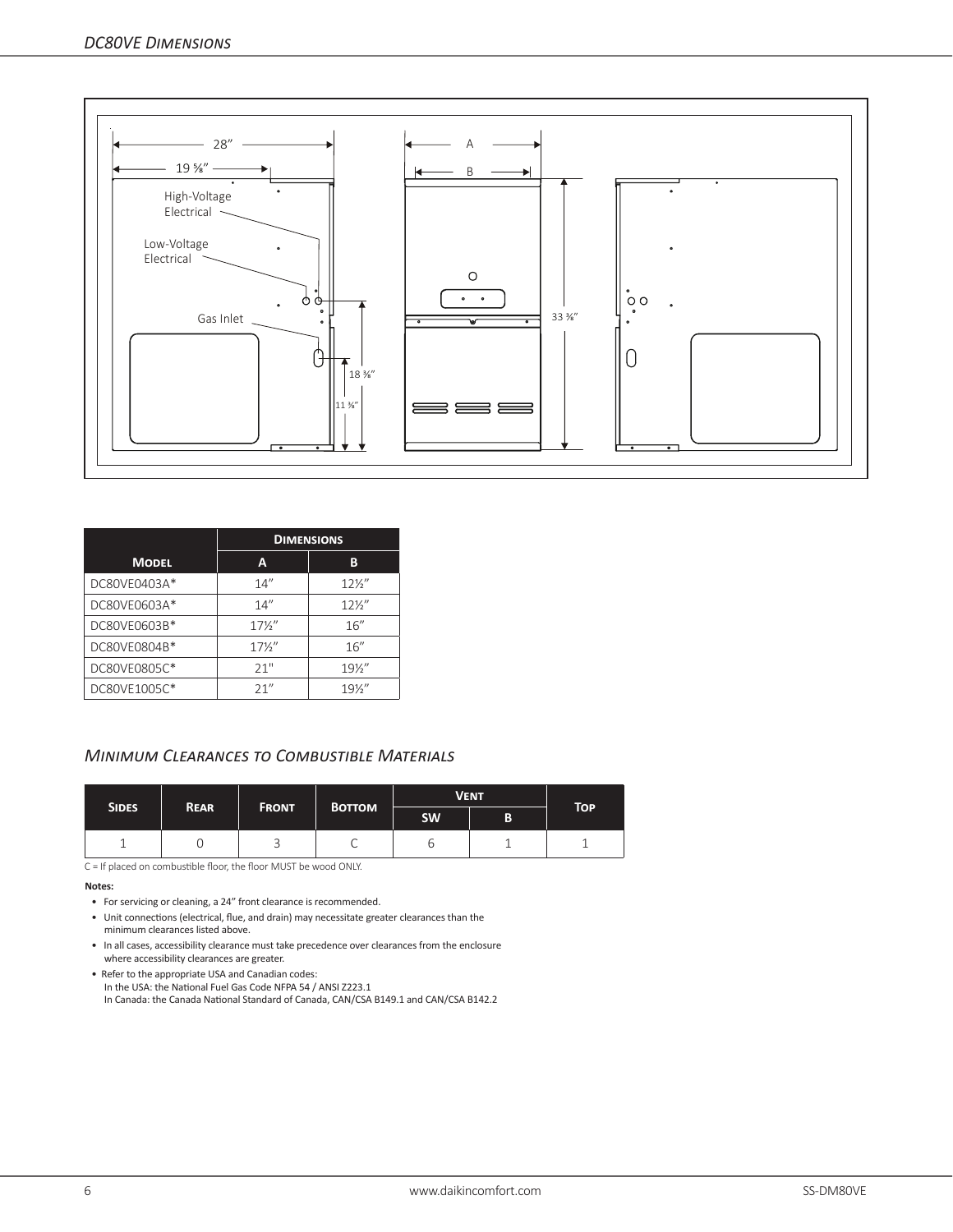| PCBBF139            |                   |            |            | DM80VE0403A* - COOLING |            |            |            |            |            |
|---------------------|-------------------|------------|------------|------------------------|------------|------------|------------|------------|------------|
| <b>DIP SWITCHES</b> | <b>STATIC</b>     | 0.1        | 0.2        | 0.3                    | 0.4        | 0.5        | 0.6        | 0.7        | 0.8        |
| S1-1 S1-2 S1-3      | <b>TSTAT CALL</b> | <b>CFM</b> | <b>CFM</b> | <b>CFM</b>             | <b>CFM</b> | <b>CFM</b> | <b>CFM</b> | <b>CFM</b> | <b>CFM</b> |
| OFF OFF OFF*        | Ylo               | 1138       | 1093       | 1057                   | 1016       | 981        | 945        | 912        | 876        |
|                     | Υ                 | 1367       | 1321       | 1286                   | 1255       | 1223       | 1190       | 1160       | 1133       |
|                     | Ylo               | 923        | 865        | 824                    | 802        | 759        | 715        | 674        | 631        |
| ON OFF OFF          | Υ                 | 1138       | 1093       | 1057                   | 1016       | 981        | 945        | 912        | 876        |
| ON ON OFF           | Ylo               | 923        | 865        | 824                    | 802        | 759        | 715        | 674        | 631        |
|                     | Υ                 | 1367       | 1321       | 1286                   | 1255       | 1223       | 1190       | 1160       | 1133       |
| OFF ON OFF          | Ylo               | 1138       | 1093       | 1057                   | 1016       | 981        | 945        | 912        | 876        |
|                     | Υ                 | 553        | 496        | 436                    | 372        | 308        | 252        | 198        | N/A        |
|                     | Ylo               | 1138       | 1093       | 1057                   | 1016       | 981        | 945        | 912        | 876        |
| OFF OFF ON          | Υ                 | 750        | 703        | 651                    | 600        | 553        | 504        | 456        | 409        |
|                     | Ylo               | 923        | 865        | 824                    | 802        | 759        | 715        | 674        | 631        |
| OFF ON ON           | Υ                 | 553        | 496        | 436                    | 372        | 308        | 252        | 198        | N/A        |
| ON OFF ON           | Ylo               | 750        | 703        | 651                    | 600        | 553        | 504        | 456        | 409        |
|                     | Υ                 | 1367       | 1321       | 1286                   | 1255       | 1223       | 1190       | 1160       | 1133       |
|                     | Ylo               | 750        | 703        | 651                    | 600        | 553        | 504        | 456        | 409        |
| ON ON ON            | Υ                 | 923        | 865        | 824                    | 802        | 759        | 715        | 674        | 631        |

| <b>STATIC</b>     | 0.1        | 0.2        | 0.3        | 0.4        | 0.5        | 0.6        | 0.7                          | 0.8        |
|-------------------|------------|------------|------------|------------|------------|------------|------------------------------|------------|
| <b>TSTAT CALL</b> | <b>CFM</b> | <b>CFM</b> | <b>CFM</b> | <b>CFM</b> | <b>CFM</b> | <b>CFM</b> | <b>CFM</b>                   | <b>CFM</b> |
| G                 | 553        | 496        | 436        | 372        | 308        | 252        | 198                          | N/A        |
| G                 | 750        | 703        | 651        | 600        | 553        | 504        | 456                          | 409        |
| G                 | 923        | 865        | 824        | 802        | 759        | 715        | 674                          | 631        |
| G                 | 1138       | 1093       | 1057       | 1016       | 981        | 945        | 912                          | 876        |
| G                 | 1367       | 1321       | 1286       | 1255       | 1223       | 1190       | 1160                         | 1133       |
| G                 | 553        | 496        | 436        | 372        | 308        | 252        | 198                          | N/A        |
| G                 | 553        | 496        | 436        | 372        | 308        | 252        | 198                          | N/A        |
| G                 | 553        | 496        | 436        | 372        | 308        | 252        | 198                          | N/A        |
|                   |            |            |            |            |            |            | DM80VE0403A* - CONTINOUS FAN |            |

## **PCBBF139 DM80VE0403A\* - HEATING**

| <b>DIP SWITCHES</b> | <b>STATIC</b>     | 0.1        |             |            | 0.2         | 0.3        |             |            | 0.4         | 0.5        |             | 0.6        | 0.7        | 0.8        |
|---------------------|-------------------|------------|-------------|------------|-------------|------------|-------------|------------|-------------|------------|-------------|------------|------------|------------|
| $S1 - 4 S2 - 1$     | <b>TSTAT CALL</b> | <b>CFM</b> | <b>RISE</b> | <b>CFM</b> | <b>RISE</b> | <b>CFM</b> | <b>RISE</b> | <b>CFM</b> | <b>RISE</b> | <b>CFM</b> | <b>RISE</b> | <b>CFM</b> | <b>CFM</b> | <b>CFM</b> |
| OFF OFF*            | W1                | 553        | 38          | 496        | 42          | 436        | N/A         | 372        | N/A         | 308        | N/A         | 252        | 198        | N/A        |
|                     | W <sub>2</sub>    | 750        | 40          | 703        | 42          | 651        | N/A         | 600        | N/A         | 553        | N/A         | 504        | 456        | 409        |
| ON OFF              | W1                | 923        | 22          | 865        | 24          | 824        | 25          | 802        | 26          | 759        | 27          | 715        | 674        | 631        |
|                     | W <sub>2</sub>    | 750        | 40          | 703        | 42          | 651        | N/A         | 600        | N/A         | 553        | N/A         | 504        | 456        | 409        |
| ON ON               | W1                | 923        | 22          | 865        | 24          | 824        | 25          | 802        | 26          | 759        | 27          | 715        | 674        | 631        |
|                     | W <sub>2</sub>    | 1138       | 26          | 1093       | 27          | 1057       | 28          | 1016       | 29          | 981        | 30          | 945        | 912        | 876        |
| $OFF ON**$          | W1                | 1138       | N/A         | 1093       | N/A         | 1057       | N/A         | 1016       | N/A         | 981        | N/A         | 945        | 912        | 876        |
|                     | W <sub>2</sub>    | 1367       | N/A         | 1321       | N/A         | 1286       | N/A         | 1255       | N/A         | 1223       | N/A         | 1190       | 1160       | 1133       |

\*DEFAULT \*\*NOT RECOMMENDED

**Notes**

• All furnaces ship as high speed for cooling. Installer must adjust blower speed as needed.

• For most jobs, about 400 CFM per ton when cooling is desirable.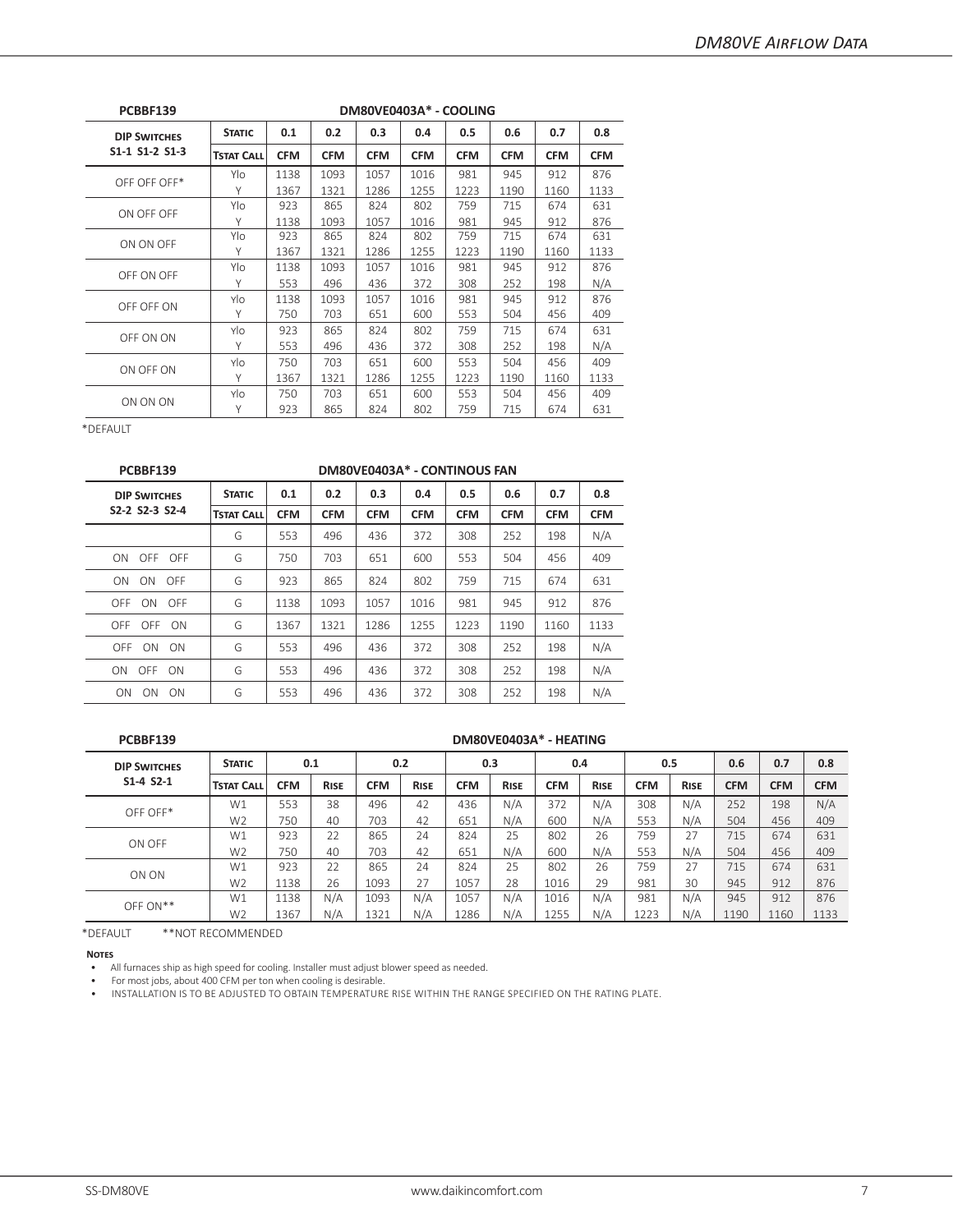| PCBBF139            |                   |            |            |            | DM80VE0603B* - COOLING |            |            |            |            |
|---------------------|-------------------|------------|------------|------------|------------------------|------------|------------|------------|------------|
| <b>DIP SWITCHES</b> | <b>STATIC</b>     | 0.1        | 0.2        | 0.3        | 0.4                    | 0.5        | 0.6        | 0.7        | 0.8        |
| S1-1 S1-2 S1-3      | <b>TSTAT CALL</b> | <b>CFM</b> | <b>CFM</b> | <b>CFM</b> | <b>CFM</b>             | <b>CFM</b> | <b>CFM</b> | <b>CFM</b> | <b>CFM</b> |
| OFF OFF OFF*        | Ylo               | 1330       | 1280       | 1229       | 1187                   | 1146       | 1103       | 1061       | 1018       |
|                     | Υ                 | 1465       | 1416       | 1382       | 1340                   | 1299       | 1278       | 1257       | 1219       |
| ON OFF OFF          | Ylo               | 737        | 661        | 589        | 531                    | 456        | 384        | 313        | 252        |
|                     | Υ                 | 1330       | 1280       | 1229       | 1187                   | 1146       | 1103       | 1061       | 1018       |
| ON ON OFF           | Ylo               | 737        | 661        | 589        | 531                    | 456        | 384        | 313        | 252        |
|                     | Υ                 | 1465       | 1416       | 1382       | 1340                   | 1299       | 1278       | 1257       | 1219       |
| OFF ON OFF          | Ylo               | 1330       | 1280       | 1229       | 1187                   | 1146       | 1103       | 1061       | 1018       |
|                     | Υ                 | 1155       | 1100       | 1048       | 1002                   | 952        | 907        | 861        | 816        |
| OFF OFF ON          | Ylo               | 1330       | 1280       | 1229       | 1187                   | 1146       | 1103       | 1061       | 1018       |
|                     | Y                 | 1418       | 1376       | 1333       | 1288                   | 1248       | 1206       | 1163       | 1124       |
| OFF ON ON           | Ylo               | 737        | 661        | 589        | 531                    | 456        | 384        | 313        | 252        |
|                     | Υ                 | 1155       | 1100       | 1048       | 1002                   | 952        | 907        | 861        | 816        |
| ON OFF ON           | Ylo               | 1418       | 1376       | 1333       | 1288                   | 1248       | 1206       | 1163       | 1124       |
|                     | Υ                 | 1465       | 1416       | 1382       | 1340                   | 1299       | 1278       | 1257       | 1219       |
|                     | Ylo               | 1418       | 1376       | 1333       | 1288                   | 1248       | 1206       | 1163       | 1124       |
| ON ON ON            | Υ                 | 737        | 661        | 589        | 531                    | 456        | 384        | 313        | 252        |

| PCBBF139                                              |                   |            |            | DM80VE0603B* - CONTINOUS FAN |            |            |            |            |            |
|-------------------------------------------------------|-------------------|------------|------------|------------------------------|------------|------------|------------|------------|------------|
| <b>DIP SWITCHES</b>                                   | <b>STATIC</b>     | 0.1        | 0.2        | 0.3                          | 0.4        | 0.5        | 0.6        | 0.7        | 0.8        |
| S <sub>2</sub> -2 S <sub>2</sub> -3 S <sub>2</sub> -4 | <b>TSTAT CALL</b> | <b>CFM</b> | <b>CFM</b> | <b>CFM</b>                   | <b>CFM</b> | <b>CFM</b> | <b>CFM</b> | <b>CFM</b> | <b>CFM</b> |
|                                                       | G                 | 1155       | 1100       | 1048                         | 1002       | 952        | 907        | 861        | 816        |
| ON OFF OFF                                            | G                 | 1418       | 1376       | 1333                         | 1288       | 1248       | 1206       | 1163       | 1124       |
| ON<br>ON<br>OFF                                       | G                 | 737        | 661        | 589                          | 531        | 456        | 384        | 313        | 252        |
| OFF ON OFF                                            | G                 | 1330       | 1280       | 1229                         | 1187       | 1146       | 1103       | 1061       | 1018       |
| OFF OFF ON                                            | G                 | 1465       | 1416       | 1382                         | 1340       | 1299       | 1278       | 1257       | 1219       |
| OFF ON<br>- ON                                        | G                 | 1155       | 1100       | 1048                         | 1002       | 952        | 907        | 861        | 816        |
| ON OFF ON                                             | G                 | 1155       | 1100       | 1048                         | 1002       | 952        | 907        | 861        | 816        |
| ON<br><b>ON</b><br>ON                                 | G                 | 1155       | 1100       | 1048                         | 1002       | 952        | 907        | 861        | 816        |

#### **PCBBF139 DM80VE0603B\* - HEATING**

| <b>DIP SWITCHES</b> | <b>STATIC</b>     | 0.1        |             |            | 0.2         | 0.3        |             |            | 0.4         | 0.5        |             | 0.6        | 0.7        | 0.8        |
|---------------------|-------------------|------------|-------------|------------|-------------|------------|-------------|------------|-------------|------------|-------------|------------|------------|------------|
| $S1 - 4 S2 - 1$     | <b>TSTAT CALL</b> | <b>CFM</b> | <b>RISE</b> | <b>CFM</b> | <b>RISE</b> | <b>CFM</b> | <b>RISE</b> | <b>CFM</b> | <b>RISE</b> | <b>CFM</b> | <b>RISE</b> | <b>CFM</b> | <b>CFM</b> | <b>CFM</b> |
| OFF OFF*            | W1                | 1155       | 27          | 1100       | 28          | 1048       | 30          | 1002       | 31          | 952        | 33          | 907        | 861        | 816        |
|                     | W <sub>2</sub>    | 1418       | 31          | 1376       | 32          | 1333       | 33          | 1288       | 35          | 1248       | 36          | 1206       | 1163       | 1124       |
| ON OFF              | W1                | 737        | 42          | 661        | N/A         | 589        | N/A         | 531        | N/A         | 456        | N/A         | 384        | 313        | 252        |
|                     | W <sub>2</sub>    | 1418       | 31          | 1376       | 32          | 1333       | 33          | 1288       | 35          | 1248       | 36          | 1206       | 1163       | 1124       |
| ON ON               | W1                | 737        | 42          | 661        | N/A         | 589        | N/A         | 531        | N/A         | 456        | N/A         | 384        | 313        | 252        |
|                     | W <sub>2</sub>    | 1330       | 33          | 1280       | 35          | 1229       | 36          | 1187       | 37          | 1146       | 39          | 1103       | 1061       | 1018       |
| $OFF ON**$          | W1                | 1330       | N/A         | 1280       | N/A         | 1229       | N/A         | 1187       | N/A         | 1146       | N/A         | 1103       | 1061       | 1018       |
|                     | W <sub>2</sub>    | 1465       | N/A         | 1416       | N/A         | 1382       | N/A         | 1340       | N/A         | 1299       | N/A         | 1278       | 1257       | 1219       |

\*DEFAULT \*\*NOT RECOMMENDED

**Notes**

• All furnaces ship as high speed for cooling. Installer must adjust blower speed as needed.

• For most jobs, about 400 CFM per ton when cooling is desirable.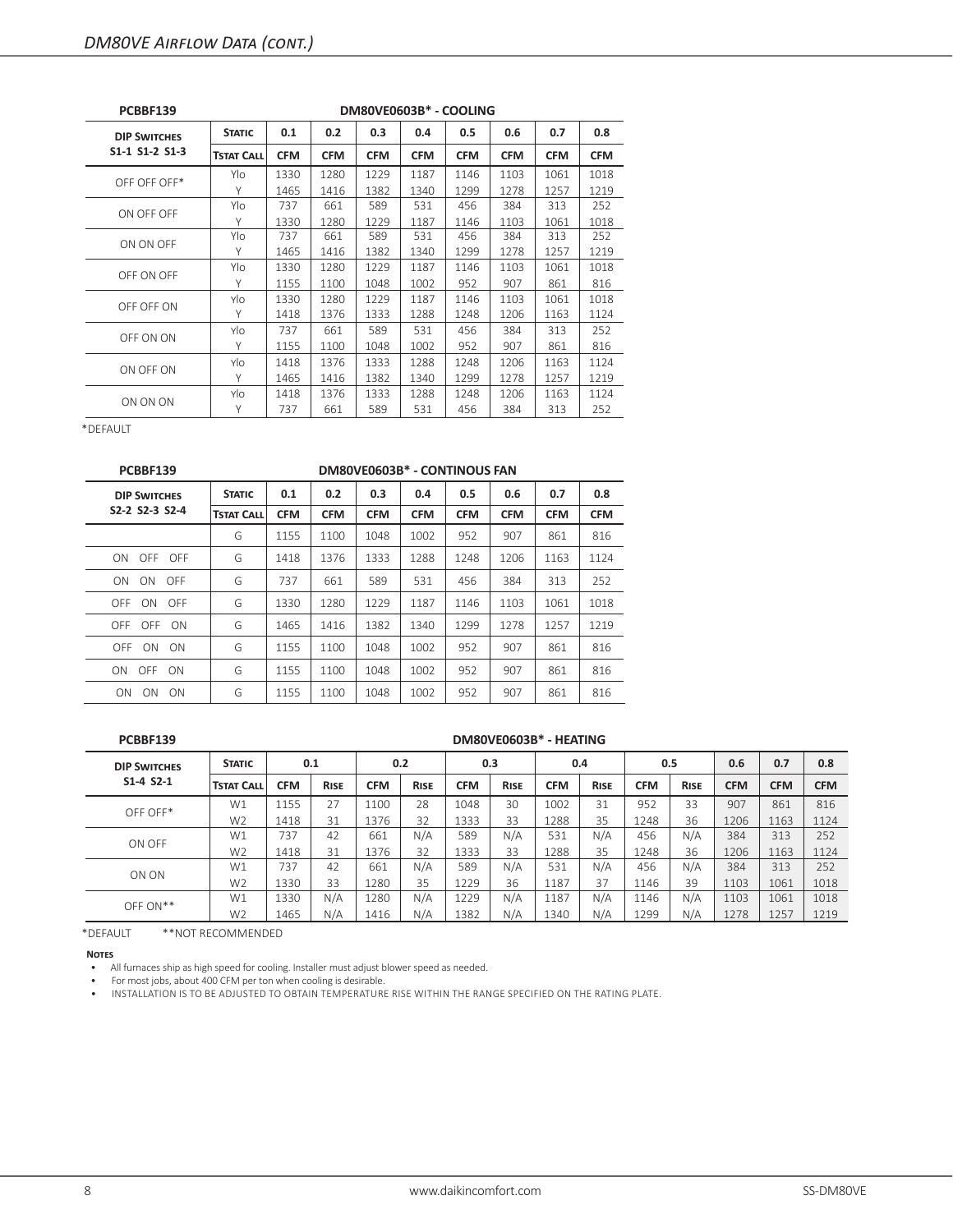| PCBBF139            |                   |            |            | DM80VE0803B* - COOLING |            |            |            |            |            |
|---------------------|-------------------|------------|------------|------------------------|------------|------------|------------|------------|------------|
| <b>DIP SWITCHES</b> | <b>STATIC</b>     | 0.1        | 0.2        | 0.3                    | 0.4        | 0.5        | 0.6        | 0.7        | 0.8        |
| S1-1 S1-2 S1-3      | <b>TSTAT CALL</b> | <b>CFM</b> | <b>CFM</b> | <b>CFM</b>             | <b>CFM</b> | <b>CFM</b> | <b>CFM</b> | <b>CFM</b> | <b>CFM</b> |
| OFF OFF OFF*        | Ylo               | 1160       | 1107       | 1060                   | 1011       | 965        | 920        | 868        | 818        |
|                     | Υ                 | 1231       | 1185       | 1136                   | 1093       | 1049       | 1004       | 956        | 908        |
|                     | Ylo               | 706        | 631        | 563                    | 486        | 404        | 338        | 280        | 232        |
| ON OFF OFF          | Υ                 | 1160       | 1107       | 1060                   | 1011       | 965        | 920        | 868        | 818        |
| ON ON OFF           | Ylo               | 706        | 631        | 563                    | 486        | 404        | 338        | 280        | 232        |
|                     | Υ                 | 1231       | 1185       | 1136                   | 1093       | 1049       | 1004       | 956        | 908        |
| OFF ON OFF          | Ylo               | 1160       | 1107       | 1060                   | 1011       | 965        | 920        | 868        | 818        |
|                     | Υ                 | 1133       | 1009       | 956                    | 903        | 856        | 804        | 774        | 722        |
| OFF OFF ON          | Ylo               | 1160       | 1107       | 1060                   | 1011       | 965        | 920        | 868        | 818        |
|                     | Υ                 | 1402       | 1358       | 1317                   | 1274       | 1234       | 1195       | 1154       | 1113       |
|                     | Ylo               | 706        | 631        | 563                    | 486        | 404        | 338        | 280        | 232        |
| OFF ON ON           | Υ                 | 1133       | 1009       | 956                    | 903        | 856        | 804        | 774        | 722        |
| ON OFF ON           | Ylo               | 1402       | 1358       | 1317                   | 1274       | 1234       | 1195       | 1154       | 1113       |
|                     | Υ                 | 1231       | 1185       | 1136                   | 1093       | 1049       | 1004       | 956        | 908        |
|                     | Ylo               | 1402       | 1358       | 1317                   | 1274       | 1234       | 1195       | 1154       | 1113       |
| ON ON ON            | Υ                 | 706        | 631        | 563                    | 486        | 404        | 338        | 280        | 232        |

| PCBBF139               |                   |            |            | DM80VE0803B* - CONTINOUS FAN |            |            |            |            |            |
|------------------------|-------------------|------------|------------|------------------------------|------------|------------|------------|------------|------------|
| <b>DIP SWITCHES</b>    | <b>STATIC</b>     | 0.1        | 0.2        | 0.3                          | 0.4        | 0.5        | 0.6        | 0.7        | 0.8        |
| S2-2 S2-3 S2-4         | <b>TSTAT CALL</b> | <b>CFM</b> | <b>CFM</b> | <b>CFM</b>                   | <b>CFM</b> | <b>CFM</b> | <b>CFM</b> | <b>CFM</b> | <b>CFM</b> |
|                        | G                 | 1133       | 1009       | 956                          | 903        | 856        | 804        | 774        | 722        |
| OFF OFF<br>ON.         | G                 | 1402       | 1358       | 1317                         | 1274       | 1234       | 1195       | 1154       | 1113       |
| ON ON<br>OFF           | G                 | 706        | 631        | 563                          | 486        | 404        | 338        | 280        | 232        |
| OFF ON OFF             | G                 | 1160       | 1107       | 1060                         | 1011       | 965        | 920        | 868        | 818        |
| OFF OFF ON             | G                 | 1231       | 1185       | 1136                         | 1093       | 1049       | 1004       | 956        | 908        |
| OFF ON ON              | G                 | 1133       | 1009       | 956                          | 903        | 856        | 804        | 774        | 722        |
| ON OFF ON              | G                 | 1133       | 1009       | 956                          | 903        | 856        | 804        | 774        | 722        |
| ON<br>ON.<br><b>ON</b> | G                 | 1133       | 1009       | 956                          | 903        | 856        | 804        | 774        | 722        |

#### **PCBBF139 DM80VE0803B\* - HEATING**

| <b>DIP SWITCHES</b> | <b>STATIC</b>     | 0.1        |             | 0.2        |             | 0.3        |             | 0.4        |             | 0.5        |             | 0.6        | 0.7        | 0.8        |
|---------------------|-------------------|------------|-------------|------------|-------------|------------|-------------|------------|-------------|------------|-------------|------------|------------|------------|
| $S1 - 4 S2 - 1$     | <b>TSTAT CALL</b> | <b>CFM</b> | <b>RISE</b> | <b>CFM</b> | <b>RISE</b> | <b>CFM</b> | <b>RISE</b> | <b>CFM</b> | <b>RISE</b> | <b>CFM</b> | <b>RISE</b> | <b>CFM</b> | <b>CFM</b> | <b>CFM</b> |
| OFF OFF*            | W1                | 1133       | 37          | 1009       | 41          | 956        | 43          | 903        | 46          | 856        | 48          | 804        | 774        | 722        |
|                     | W <sub>2</sub>    | 1402       | 42          | 1358       | 44          | 1317       | 45          | 1274       | 47          | 1234       | 48          | 1195       | 1154       | 1113       |
| ON OFF**            | W1                | 706        | N/A         | 631        | N/A         | 563        | N/A         | 486        | N/A         | 404        | N/A         | 338        | 280        | 232        |
|                     | W <sub>2</sub>    | 1402       | N/A         | 1358       | N/A         | 1317       | N/A         | 1274       | N/A         | 1234       | N/A         | 1195       | 1154       | 1113       |
| $ON ON**$           | W1                | 706        | N/A         | 631        | N/A         | 563        | N/A         | 486        | N/A         | 404        | N/A         | 338        | 280        | 232        |
|                     | W <sub>2</sub>    | 1160       | N/A         | 1107       | N/A         | 1060       | N/A         | 1011       | N/A         | 965        | N/A         | 920        | 868        | 818        |
| OFF ON              | W1                | 1160       | 36          | 1107       | 37          | 1060       | 39          | 1011       | 41          | 965        | 43          | 920        | 868        | 818        |
|                     | W <sub>2</sub>    | 1231       | 48          | 1185       | 50          | 1136       | 52          | 1093       | 54          | 1049       | 56          | 1004       | 956        | 908        |

\*DEFAULT \*\*NOT RECOMMENDED

**Notes**

• All furnaces ship as high speed for cooling. Installer must adjust blower speed as needed.

• For most jobs, about 400 CFM per ton when cooling is desirable.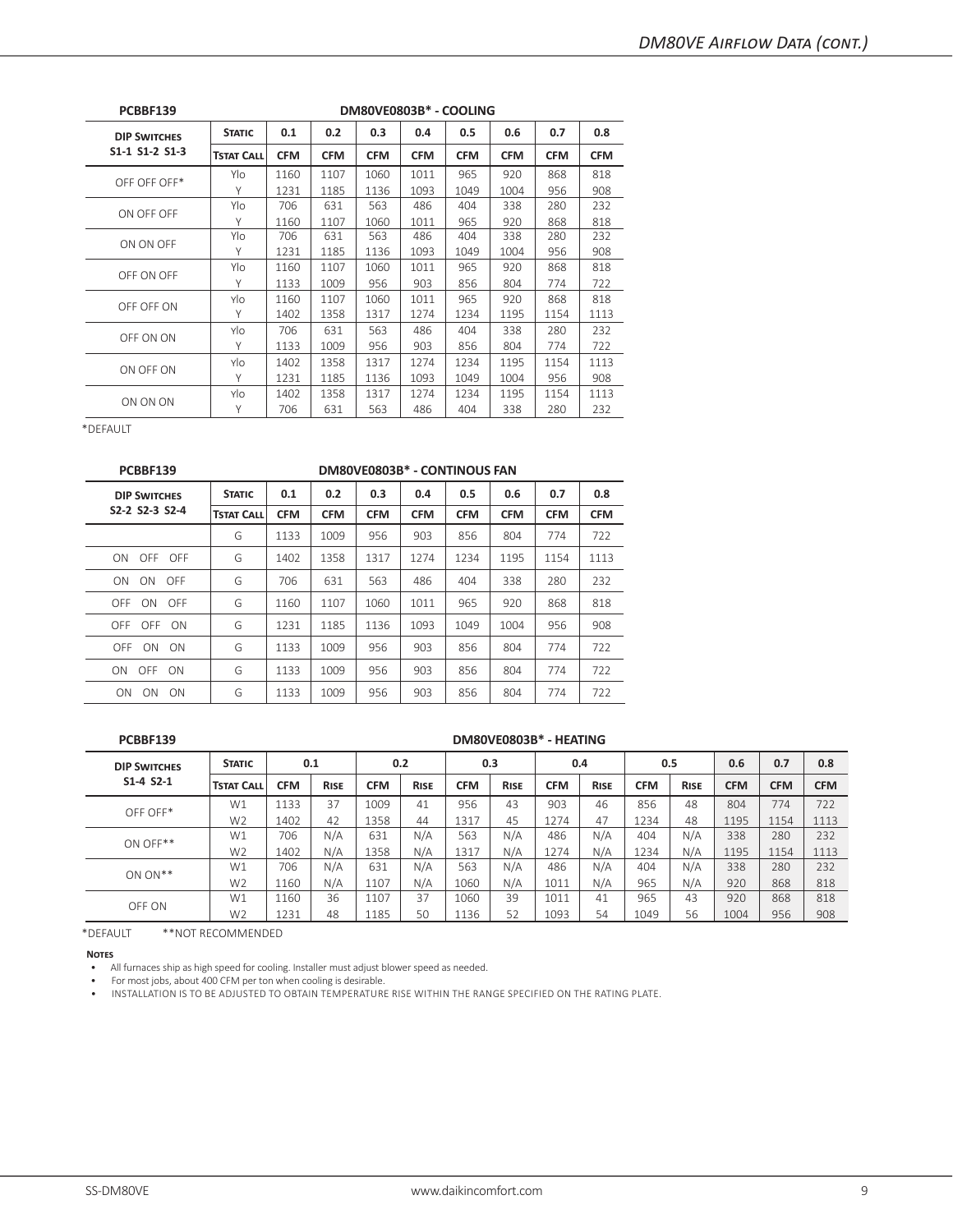| PCBBF139            |                   |            |            |            | DM80VE0805D* - COOLING |            |            |            |            |
|---------------------|-------------------|------------|------------|------------|------------------------|------------|------------|------------|------------|
| <b>DIP SWITCHES</b> | <b>STATIC</b>     | 0.1        | 0.2        | 0.3        | 0.4                    | 0.5        | 0.6        | 0.7        | 0.8        |
| S1-1 S1-2 S1-3      | <b>TSTAT CALL</b> | <b>CFM</b> | <b>CFM</b> | <b>CFM</b> | <b>CFM</b>             | <b>CFM</b> | <b>CFM</b> | <b>CFM</b> | <b>CFM</b> |
| OFF OFF OFF*        | Ylo               | 1698       | 1621       | 1553       | 1497                   | 1437       | 1393       | 1328       | 1270       |
|                     | Υ                 | 2266       | 2202       | 2143       | 2090                   | 2040       | 1995       | 1945       | 1896       |
| ON OFF OFF          | Ylo               | 1088       | 999        | 899        | 772                    | 667        | 561        | 490        | 418        |
|                     | Υ                 | 1698       | 1621       | 1553       | 1497                   | 1437       | 1393       | 1328       | 1270       |
| ON ON OFF           | Ylo               | 1088       | 999        | 899        | 772                    | 667        | 561        | 490        | 418        |
|                     | Υ                 | 2266       | 2202       | 2143       | 2090                   | 2040       | 1995       | 1945       | 1896       |
| OFF ON OFF          | Ylo               | 1698       | 1621       | 1553       | 1497                   | 1437       | 1393       | 1328       | 1270       |
|                     | Υ                 | 1450       | 1382       | 1314       | 1243                   | 1181       | 1115       | 1047       | 973        |
| OFF OFF ON          | Ylo               | 1698       | 1621       | 1553       | 1497                   | 1437       | 1393       | 1328       | 1270       |
|                     | Υ                 | 1886       | 1822       | 1758       | 1701                   | 1646       | 1591       | 1535       | 1482       |
| OFF ON ON           | Ylo               | 1088       | 999        | 899        | 772                    | 667        | 561        | 490        | 418        |
|                     | Υ                 | 1450       | 1382       | 1314       | 1243                   | 1181       | 1115       | 1047       | 973        |
| ON OFF ON           | Ylo               | 1886       | 1822       | 1758       | 1701                   | 1646       | 1591       | 1535       | 1482       |
|                     | Υ                 | 2266       | 2202       | 2143       | 2090                   | 2040       | 1995       | 1945       | 1896       |
|                     | Ylo               | 1886       | 1822       | 1758       | 1701                   | 1646       | 1591       | 1535       | 1482       |
| ON ON ON            | Υ                 | 1088       | 999        | 899        | 772                    | 667        | 561        | 490        | 418        |

| PCBBF139                                              |                   |            |            | DM80VE0805D* - CONTINOUS FAN |            |            |            |            |            |
|-------------------------------------------------------|-------------------|------------|------------|------------------------------|------------|------------|------------|------------|------------|
| <b>DIP SWITCHES</b>                                   | <b>STATIC</b>     | 0.1        | 0.2        | 0.3                          | 0.4        | 0.5        | 0.6        | 0.7        | 0.8        |
| S <sub>2</sub> -2 S <sub>2</sub> -3 S <sub>2</sub> -4 | <b>TSTAT CALL</b> | <b>CFM</b> | <b>CFM</b> | <b>CFM</b>                   | <b>CFM</b> | <b>CFM</b> | <b>CFM</b> | <b>CFM</b> | <b>CFM</b> |
|                                                       | G                 | 1450       | 1382       | 1314                         | 1243       | 1181       | 1115       | 1047       | 973        |
| ON OFF OFF                                            | G                 | 1886       | 1822       | 1758                         | 1701       | 1646       | 1591       | 1535       | 1482       |
| ON<br>ON<br>OFF                                       | G                 | 1088       | 999        | 899                          | 772        | 667        | 561        | 490        | 418        |
| OFF ON OFF                                            | G                 | 1698       | 1621       | 1553                         | 1497       | 1437       | 1393       | 1328       | 1270       |
| OFF OFF ON                                            | G                 | 2266       | 2202       | 2143                         | 2090       | 2040       | 1995       | 1945       | 1896       |
| OFF<br>ON<br>- ON                                     | G                 | 1450       | 1382       | 1314                         | 1243       | 1181       | 1115       | 1047       | 973        |
| ON OFF ON                                             | G                 | 1450       | 1382       | 1314                         | 1243       | 1181       | 1115       | 1047       | 973        |
| <b>ON</b><br>ON<br>- ON                               | G                 | 1450       | 1382       | 1314                         | 1243       | 1181       | 1115       | 1047       | 973        |

#### **PCBBF139 DM80VE0805D\* - HEATING**

| <b>DIP SWITCHES</b> | <b>STATIC</b>     | 0.1        |             | 0.2  |             |            | 0.3         | 0.4        |             | 0.5        |             | 0.6        | 0.7        | 0.8        |
|---------------------|-------------------|------------|-------------|------|-------------|------------|-------------|------------|-------------|------------|-------------|------------|------------|------------|
| $S1 - 4 S2 - 1$     | <b>TSTAT CALL</b> | <b>CFM</b> | <b>RISE</b> | CFM  | <b>RISE</b> | <b>CFM</b> | <b>RISE</b> | <b>CFM</b> | <b>RISE</b> | <b>CFM</b> | <b>RISE</b> | <b>CFM</b> | <b>CFM</b> | <b>CFM</b> |
| OFF OFF*            | W1                | 1450       | 29          | 1382 | 30          | 1314       | 32          | 1243       | 33          | 1181       | 35          | 1115       | 1047       | 973        |
|                     | W <sub>2</sub>    | 1886       | 31          | 1822 | 33          | 1758       | 34          | 1701       | 35          | 1646       | 36          | 1591       | 1535       | 1482       |
| ON OFF              | W1                | 1088       | 38          | 999  | 42          | 899        | 46          | 772        | N/A         | 667        | N/A         | 561        | 490        | 418        |
|                     | W <sub>2</sub>    | 1886       | 31          | 1822 | 33          | 1758       | 34          | 1701       | 35          | 1646       | 36          | 1591       | 1535       | 1482       |
| ON ON               | W1                | 1088       | 38          | 999  | 42          | 899        | 46          | 772        | N/A         | 667        | N/A         | 561        | 490        | 418        |
|                     | W <sub>2</sub>    | 1698       | 35          | 1621 | 37          | 1553       | 38          | 1497       | 40          | 1437       | 41          | 1393       | 1328       | 1270       |
| OFF ON              | W1                | 1698       | 24          | 1621 | 26          | 1553       | 27          | 1497       | 28          | 1437       | 29          | 1393       | 1328       | 1270       |
|                     | W <sub>2</sub>    | 2266       | 26          | 2202 | 27          | 2143       | 28          | 2090       | 28          | 2040       | 29          | 1995       | 1945       | 1896       |

\*DEFAULT

**Notes**

• All furnaces ship as high speed for cooling. Installer must adjust blower speed as needed.

• For most jobs, about 400 CFM per ton when cooling is desirable.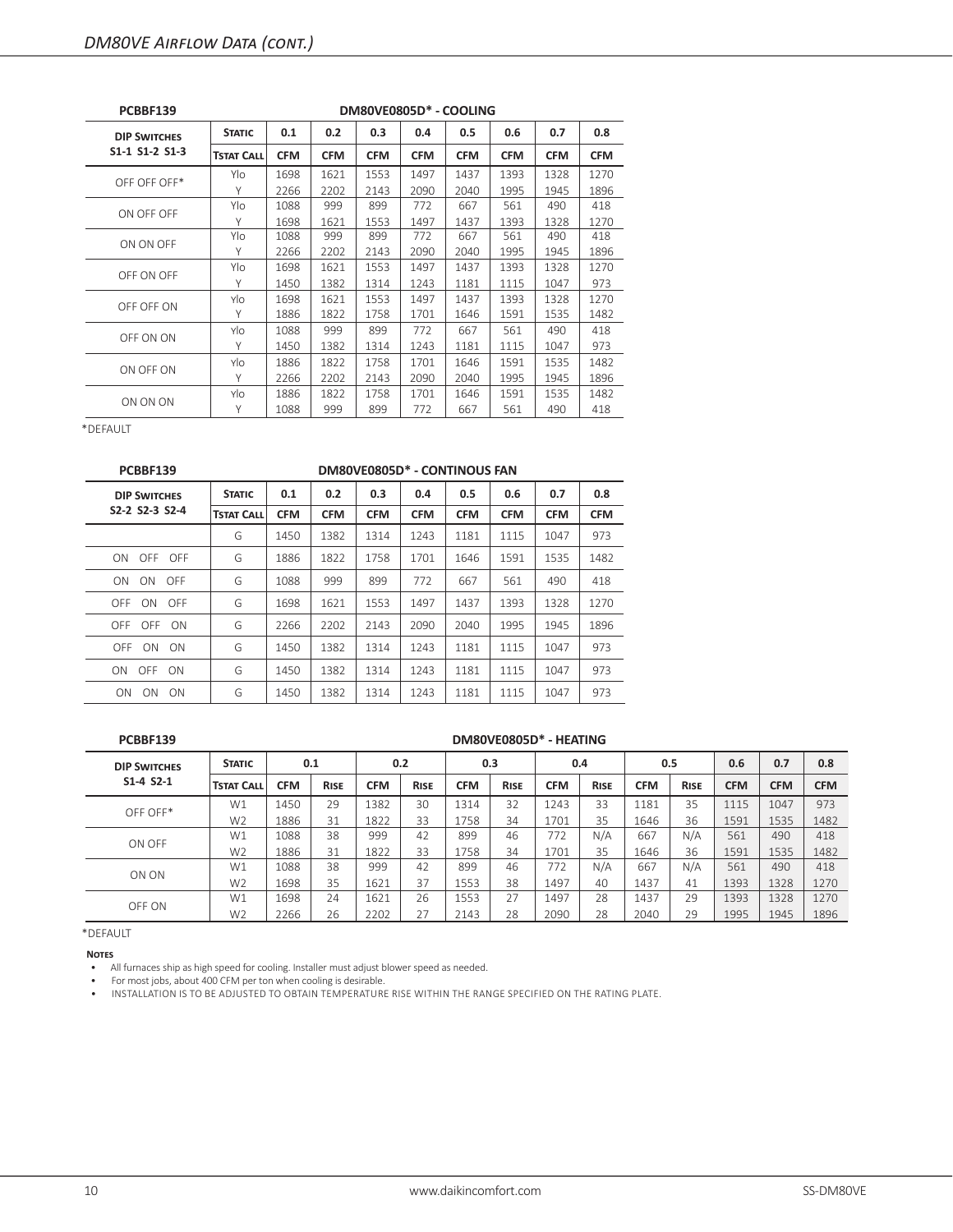| PCBBF139            |                   |            |            | DM80VE0805C* - COOLING |            |            |            |            |            |
|---------------------|-------------------|------------|------------|------------------------|------------|------------|------------|------------|------------|
| <b>DIP SWITCHES</b> | <b>STATIC</b>     | 0.1        | 0.2        | 0.3                    | 0.4        | 0.5        | 0.6        | 0.7        | 0.8        |
| S1-1 S1-2 S1-3      | <b>TSTAT CALL</b> | <b>CFM</b> | <b>CFM</b> | <b>CFM</b>             | <b>CFM</b> | <b>CFM</b> | <b>CFM</b> | <b>CFM</b> | <b>CFM</b> |
| OFF OFF OFF*        | Ylo               | 1583       | 1536       | 1515                   | 1478       | 1434       | 1383       | 1317       | 1265       |
|                     | Υ                 | 2145       | 2089       | 2058                   | 2036       | 2020       | 2000       | 1971       | 1935       |
|                     | Ylo               | 1171       | 884        | 667                    | 576        | 495        | 399        | 338        | 302        |
| ON OFF OFF          | Υ                 | 1583       | 1536       | 1515                   | 1478       | 1434       | 1383       | 1317       | 1265       |
|                     | Ylo               | 1171       | 884        | 667                    | 576        | 495        | 399        | 338        | 302        |
| ON ON OFF           | Υ                 | 2145       | 2089       | 2058                   | 2036       | 2020       | 2000       | 1971       | 1935       |
| OFF ON OFF          | Ylo               | 1583       | 1536       | 1515                   | 1478       | 1434       | 1383       | 1317       | 1265       |
|                     | Υ                 | 1436       | 1402       | 1362                   | 1313       | 1244       | 1182       | 1132       | 1079       |
| OFF OFF ON          | Ylo               | 1583       | 1536       | 1515                   | 1478       | 1434       | 1383       | 1317       | 1265       |
|                     | Υ                 | 1782       | 1744       | 1715                   | 1700       | 1660       | 1619       | 1579       | 1510       |
|                     | Ylo               | 1171       | 884        | 667                    | 576        | 495        | 399        | 338        | 302        |
| OFF ON ON           | Υ                 | 1436       | 1402       | 1362                   | 1313       | 1244       | 1182       | 1132       | 1079       |
| ON OFF ON           | Ylo               | 1782       | 1744       | 1715                   | 1700       | 1660       | 1619       | 1579       | 1510       |
|                     | Υ                 | 2145       | 2089       | 2058                   | 2036       | 2020       | 2000       | 1971       | 1935       |
|                     | Ylo               | 1782       | 1744       | 1715                   | 1700       | 1660       | 1619       | 1579       | 1510       |
| ON ON ON            | Υ                 | 1171       | 884        | 667                    | 576        | 495        | 399        | 338        | 302        |

| <b>STATIC</b>     | 0.1        | 0.2        | 0.3        | 0.4        | 0.5        | 0.6        | 0.7                          | 0.8        |
|-------------------|------------|------------|------------|------------|------------|------------|------------------------------|------------|
| <b>TSTAT CALL</b> | <b>CFM</b> | <b>CFM</b> | <b>CFM</b> | <b>CFM</b> | <b>CFM</b> | <b>CFM</b> | <b>CFM</b>                   | <b>CFM</b> |
| G                 | 1436       | 1402       | 1362       | 1313       | 1244       | 1182       | 1132                         | 1079       |
| G                 | 1782       | 1744       | 1715       | 1700       | 1660       | 1619       | 1579                         | 1510       |
| G                 | 1171       | 884        | 667        | 576        | 495        | 399        | 338                          | 302        |
| G                 | 1583       | 1536       | 1515       | 1478       | 1434       | 1383       | 1317                         | 1265       |
| G                 | 2145       | 2089       | 2058       | 2036       | 2020       | 2000       | 1971                         | 1935       |
| G                 | 1436       | 1402       | 1362       | 1313       | 1244       | 1182       | 1132                         | 1079       |
| G                 | 1436       | 1402       | 1362       | 1313       | 1244       | 1182       | 1132                         | 1079       |
| G                 | 1436       | 1402       | 1362       | 1313       | 1244       | 1182       | 1132                         | 1079       |
|                   |            |            |            |            |            |            | DM80VE0805C* - CONTINOUS FAN |            |

#### **PCBBF139 DM80VE0805C\* - HEATING**

| <b>DIP SWITCHES</b> | <b>STATIC</b>     | 0.1        |             | 0.2        |             |            | 0.3         |            | 0.4         | 0.5        |             | 0.6        | 0.7        | 0.8        |
|---------------------|-------------------|------------|-------------|------------|-------------|------------|-------------|------------|-------------|------------|-------------|------------|------------|------------|
| $S1 - 4 S2 - 1$     | <b>TSTAT CALL</b> | <b>CFM</b> | <b>RISE</b> | <b>CFM</b> | <b>RISE</b> | <b>CFM</b> | <b>RISE</b> | <b>CFM</b> | <b>RISE</b> | <b>CFM</b> | <b>RISE</b> | <b>CFM</b> | <b>CFM</b> | <b>CFM</b> |
| OFF OFF*            | W1                | 1436       | 29          | 1402       | 30          | 1362       | 30          | 1313       | 32          | 1244       | 33          | 1182       | 1132       | 1079       |
|                     | W <sub>2</sub>    | 1782       | 33          | 1744       | 34          | 1715       | 35          | 1700       | 35          | 1660       | 36          | 1619       | 1579       | 1510       |
| ON OFF              | W1                | 1171       | 35          | 884        | 47          | 667        | N/A         | 576        | N/A         | 495        | N/A         | 399        | 338        | 302        |
|                     | W <sub>2</sub>    | 1782       | 33          | 1744       | 34          | 1715       | 35          | 1700       | 35          | 1660       | 36          | 1619       | 1579       | 1510       |
| ON ON               | W1                | 1171       | 35          | 884        | 47          | 667        | N/A         | 576        | N/A         | 495        | N/A         | 399        | 338        | 302        |
|                     | W <sub>2</sub>    | 1583       | 37          | 1536       | 39          | 1515       | 39          | 1478       | 40          | 1434       | 41          | 1383       | 1317       | 1265       |
| $OFF ON**$          | W1                | 1583       | N/A         | 1536       | N/A         | 1515       | N/A         | 1478       | N/A         | 1434       | N/A         | 1383       | 1317       | 1265       |
|                     | W <sub>2</sub>    | 2145       | N/A         | 2089       | N/A         | 2058       | N/A         | 2036       | N/A         | 2020       | N/A         | 2000       | 1971       | 1935       |

\*DEFAULT \*\*NOT RECOMMENDED

**Notes**

• All furnaces ship as high speed for cooling. Installer must adjust blower speed as needed.

• For most jobs, about 400 CFM per ton when cooling is desirable.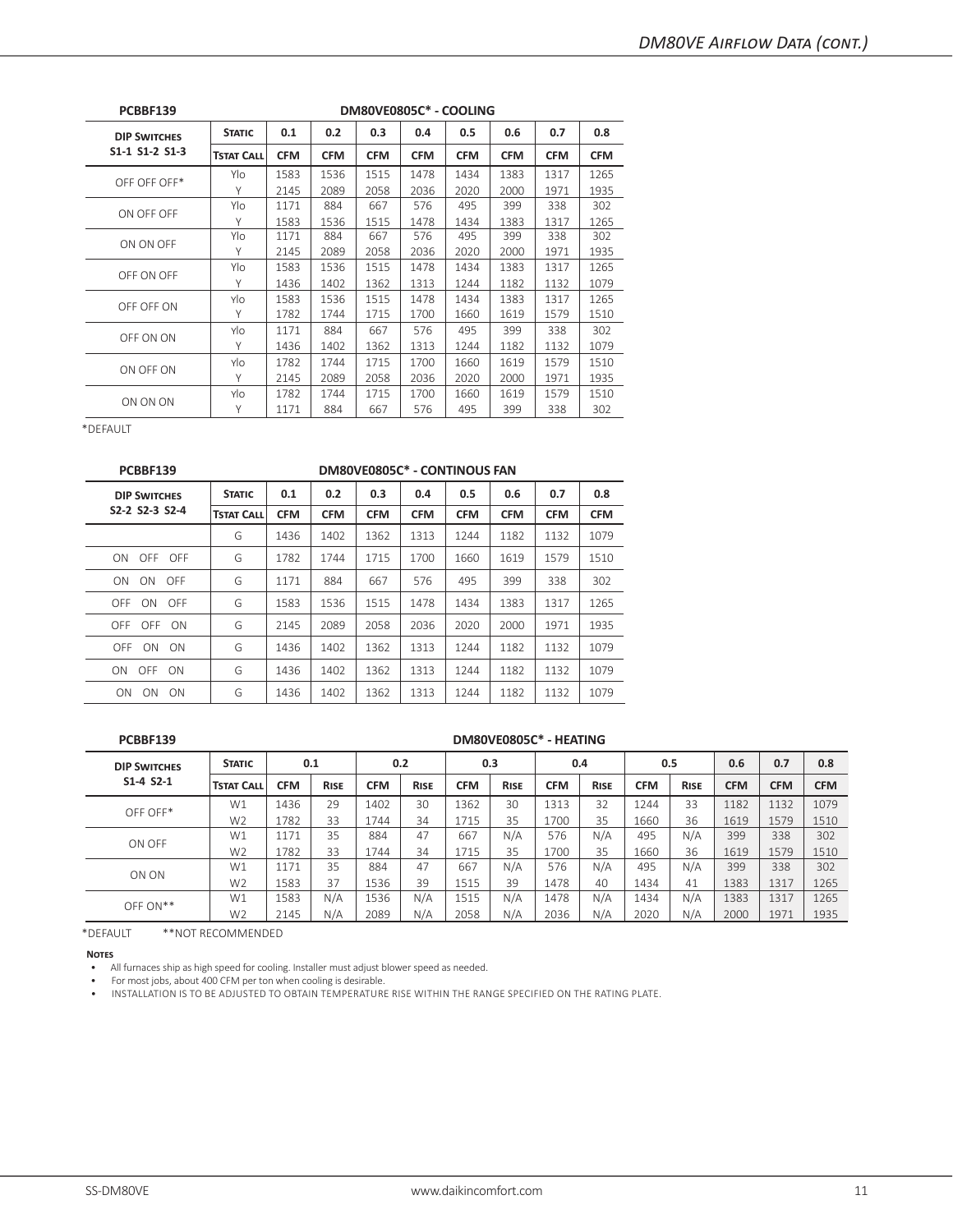| PCBBF139            |                   |            |            |            | DM80VE1205D* - COOLING |            |            |            |            |
|---------------------|-------------------|------------|------------|------------|------------------------|------------|------------|------------|------------|
| <b>DIP SWITCHES</b> | <b>STATIC</b>     | 0.1        | 0.2        | 0.3        | 0.4                    | 0.5        | 0.6        | 0.7        | 0.8        |
| S1-1 S1-2 S1-3      | <b>TSTAT CALL</b> | <b>CFM</b> | <b>CFM</b> | <b>CFM</b> | <b>CFM</b>             | <b>CFM</b> | <b>CFM</b> | <b>CFM</b> | <b>CFM</b> |
| OFF OFF OFF*        | Ylo               | 1627       | 1566       | 1520       | 1470                   | 1420       | 1398       | 1391       | 1343       |
|                     | Υ                 | 2226       | 2165       | 2126       | 2083                   | 2048       | 2011       | 1983       | 1945       |
| ON OFF OFF          | Ylo               | 815        | 742        | 662        | 590                    | 503        | 422        | 362        | 299        |
|                     | Υ                 | 1627       | 1566       | 1520       | 1470                   | 1420       | 1398       | 1391       | 1343       |
| ON ON OFF           | Ylo               | 815        | 742        | 662        | 590                    | 503        | 422        | 362        | 299        |
|                     | Υ                 | 2226       | 2165       | 2126       | 2083                   | 2048       | 2011       | 1983       | 1945       |
| OFF ON OFF          | Ylo               | 1627       | 1566       | 1520       | 1470                   | 1420       | 1398       | 1391       | 1343       |
|                     | Υ                 | 1381       | 1324       | 1274       | 1220                   | 1164       | 1137       | 1109       | 1049       |
| OFF OFF ON          | Ylo               | 1627       | 1566       | 1520       | 1470                   | 1420       | 1398       | 1391       | 1343       |
|                     | Υ                 | 1831       | 1770       | 1723       | 1677                   | 1630       | 1590       | 1547       | 1506       |
| OFF ON ON           | Ylo               | 815        | 742        | 662        | 590                    | 503        | 422        | 362        | 299        |
|                     | Υ                 | 1381       | 1324       | 1274       | 1220                   | 1164       | 1137       | 1109       | 1049       |
| ON OFF ON           | Ylo               | 1831       | 1770       | 1723       | 1677                   | 1630       | 1590       | 1547       | 1506       |
|                     | Υ                 | 2226       | 2165       | 2126       | 2083                   | 2048       | 2011       | 1983       | 1945       |
| ON ON ON            | Ylo               | 1831       | 1770       | 1723       | 1677                   | 1630       | 1590       | 1547       | 1506       |
|                     | Υ                 | 815        | 742        | 662        | 590                    | 503        | 422        | 362        | 299        |

| PCBBF139              |                   |            |            |            | DM80VE1205D* - CONTINOUS FAN |            |            |            |            |
|-----------------------|-------------------|------------|------------|------------|------------------------------|------------|------------|------------|------------|
| <b>DIP SWITCHES</b>   | <b>STATIC</b>     | 0.1        | 0.2        | 0.3        | 0.4                          | 0.5        | 0.6        | 0.7        | 0.8        |
| S2-2 S2-3 S2-4        | <b>TSTAT CALL</b> | <b>CFM</b> | <b>CFM</b> | <b>CFM</b> | <b>CFM</b>                   | <b>CFM</b> | <b>CFM</b> | <b>CFM</b> | <b>CFM</b> |
|                       | G                 | 1381       | 1324       | 1274       | 1220                         | 1164       | 1137       | 1109       | 1049       |
| ON OFF OFF            | G                 | 1831       | 1770       | 1723       | 1677                         | 1630       | 1590       | 1547       | 1506       |
| ON<br>ON<br>OFF       | G                 | 815        | 742        | 662        | 590                          | 503        | 422        | 362        | 299        |
| OFF ON OFF            | G                 | 1627       | 1566       | 1520       | 1470                         | 1420       | 1398       | 1391       | 1343       |
| OFF OFF ON            | G                 | 2226       | 2165       | 2126       | 2083                         | 2048       | 2011       | 1983       | 1945       |
| OFF<br>ON ON          | G                 | 1381       | 1324       | 1274       | 1220                         | 1164       | 1137       | 1109       | 1049       |
| ON OFF ON             | G                 | 1381       | 1324       | 1274       | 1220                         | 1164       | 1137       | 1109       | 1049       |
| <b>ON</b><br>ON<br>ON | G                 | 1381       | 1324       | 1274       | 1220                         | 1164       | 1137       | 1109       | 1049       |

**PCBBF139 DM80VE1205D\* - HEATING**

| <b>DIP SWITCHES</b> | <b>STATIC</b>     | 0.1        |             | 0.2        |             |            | 0.3         | 0.4        |             |            | 0.5         | 0.6        | 0.7        | 0.8        |
|---------------------|-------------------|------------|-------------|------------|-------------|------------|-------------|------------|-------------|------------|-------------|------------|------------|------------|
| $S1 - 4 S2 - 1$     | <b>TSTAT CALL</b> | <b>CFM</b> | <b>RISE</b> | <b>CFM</b> | <b>RISE</b> | <b>CFM</b> | <b>RISE</b> | <b>CFM</b> | <b>RISE</b> | <b>CFM</b> | <b>RISE</b> | <b>CFM</b> | <b>CFM</b> | <b>CFM</b> |
| OFF OFF*            | W1                | 1381       | 45          | 1324       | 47          | 1274       | 49          | 1220       | 51          | 1164       | 53          | 1137       | 1109       | 1049       |
|                     | W <sub>2</sub>    | 1831       | 49          | 1770       | 50          | 1723       | 52          | 1677       | 53          | 1630       | 55          | 1590       | 1547       | 1506       |
| ON OFF**            | W1                | 815        | N/A         | 742        | N/A         | 662        | N/A         | 590        | N/A         | 503        | N/A         | 422        | 362        | 299        |
|                     | W <sub>2</sub>    | 1831       | N/A         | 1770       | N/A         | 1723       | N/A         | 1677       | N/A         | 1630       | N/A         | 1590       | 1547       | 1506       |
| $ON ON**$           | W1                | 815        | N/A         | 742        | N/A         | 662        | N/A         | 590        | N/A         | 503        | N/A         | 422        | 362        | 299        |
|                     | W <sub>2</sub>    | 1627       | N/A         | 1566       | N/A         | 1520       | N/A         | 1470       | N/A         | 1420       | N/A         | 1398       | 1391       | 1343       |
| OFF ON              | W1                | 1627       | 38          | 1566       | 40          | 1520       | 41          | 1470       | 42          | 1420       | 44          | 1398       | 1391       | 1343       |
|                     | W <sub>2</sub>    | 2226       | 40          | 2165       | 41          | 2126       | 42          | 2083       | 43          | 2048       | 43          | 2011       | 1983       | 1945       |

\*DEFAULT \*\*NOT RECOMMENDED

**Notes**

• All furnaces ship as high speed for cooling. Installer must adjust blower speed as needed.

• For most jobs, about 400 CFM per ton when cooling is desirable.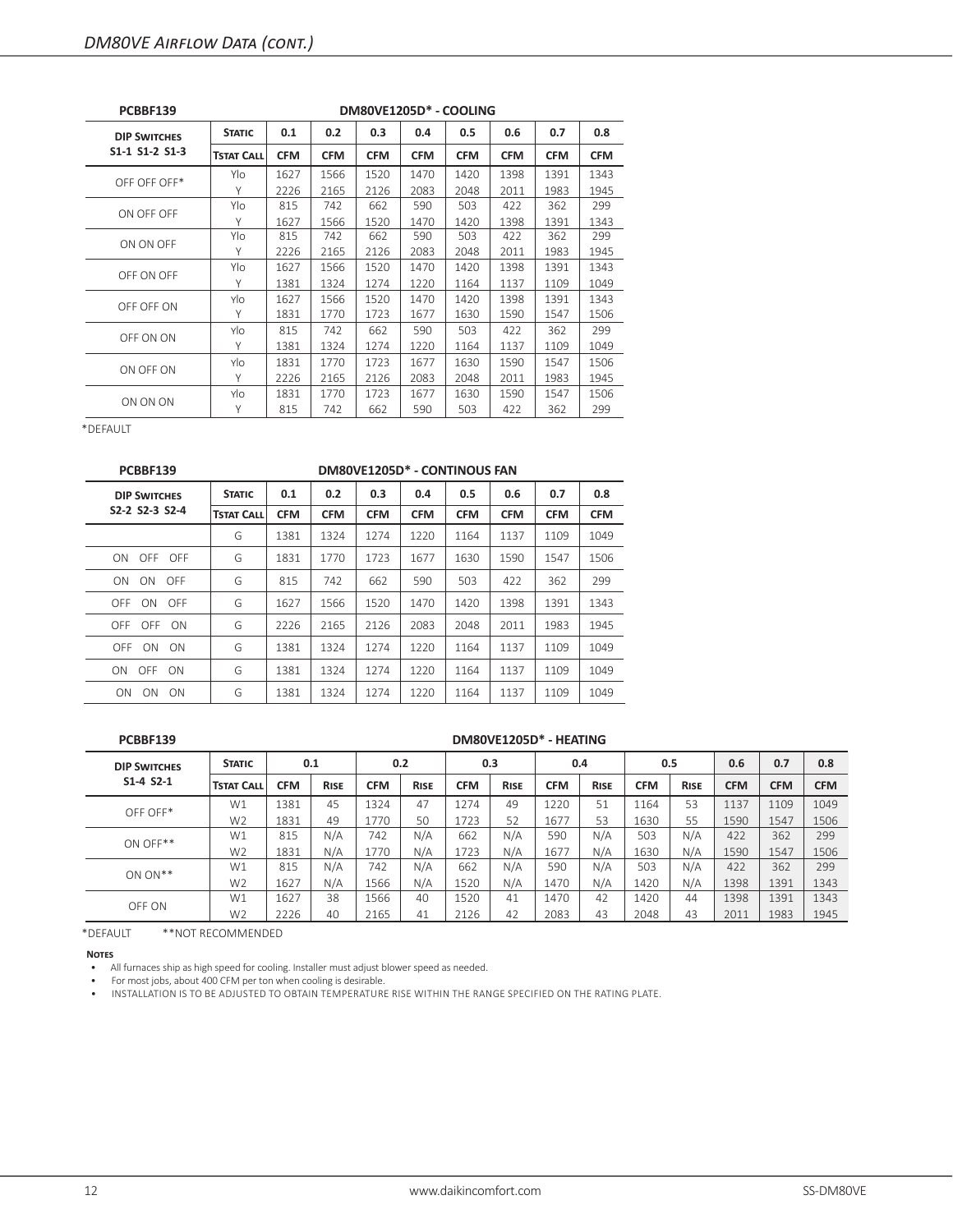| PCBBF139            |                   |            |            |            | DC80VE0403A* - COOLING |            |            |            |            |
|---------------------|-------------------|------------|------------|------------|------------------------|------------|------------|------------|------------|
| <b>DIP SWITCHES</b> | <b>STATIC</b>     | 0.1        | 0.2        | 0.3        | 0.4                    | 0.5        | 0.6        | 0.7        | 0.8        |
| $S1-1 S1-2 S1-3$    | <b>TSTAT CALL</b> | <b>CFM</b> | <b>CFM</b> | <b>CFM</b> | <b>CFM</b>             | <b>CFM</b> | <b>CFM</b> | <b>CFM</b> | <b>CFM</b> |
| OFF OFF OFF*        | Ylo               | 785        | 754        | 736        | 690                    | 650        | 604        | 565        | 527        |
|                     | Υ                 | 1348       | 1294       | 1261       | 1250                   | 1229       | 1233       | 1205       | 1182       |
|                     | Ylo               | 663        | 647        | 597        | 551                    | 501        | 458        | 408        | 355        |
| ON OFF OFF          | Y                 | 785        | 754        | 736        | 690                    | 650        | 604        | 565        | 527        |
|                     | Ylo               | 663        | 647        | 597        | 551                    | 501        | 458        | 408        | 355        |
| ON ON OFF           | Υ                 | 1348       | 1294       | 1261       | 1250                   | 1229       | 1233       | 1205       | 1182       |
| OFF ON OFF          | Ylo               | 785        | 754        | 736        | 690                    | 650        | 604        | 565        | 527        |
|                     | Y                 | 591        | 568        | 518        | 463                    | 411        | 355        | 300        | 243        |
|                     | Ylo               | 785        | 754        | 736        | 690                    | 650        | 604        | 565        | 527        |
| OFF OFF ON          | Y                 | 1104       | 1058       | 1020       | 1022                   | 1013       | 981        | 952        | 918        |
|                     | Ylo               | 663        | 647        | 597        | 551                    | 501        | 458        | 408        | 355        |
| OFF ON ON           | Υ                 | 591        | 568        | 518        | 463                    | 411        | 355        | 300        | 243        |
| ON OFF ON           | Ylo               | 1104       | 1058       | 1020       | 1022                   | 1013       | 981        | 952        | 918        |
|                     | Y                 | 1348       | 1294       | 1261       | 1250                   | 1229       | 1233       | 1205       | 1182       |
|                     | Ylo               | 1104       | 1058       | 1020       | 1022                   | 1013       | 981        | 952        | 918        |
| ON ON ON            | Υ                 | 663        | 647        | 597        | 551                    | 501        | 458        | 408        | 355        |

| DC80VE0403A* - CONTINUOUS FAN<br>0.8<br>0.1<br>0.2<br>0.3<br>0.5<br>0.4<br>0.6<br>0.7<br><b>STATIC</b><br><b>TSTAT CALL</b><br><b>CFM</b><br><b>CFM</b><br><b>CFM</b><br><b>CFM</b><br><b>CFM</b><br><b>CFM</b><br><b>CFM</b><br><b>CFM</b><br>568<br>355<br>243<br>G<br>591<br>518<br>463<br>300<br>411<br>G<br>1058<br>918<br>1104<br>1020<br>1022<br>1013<br>981<br>952<br>G<br>355<br>663<br>597<br>551<br>647<br>501<br>458<br>408<br>754<br>527<br>G<br>785<br>736<br>690<br>650<br>565<br>604<br>G<br>1348<br>1294<br>1261<br>1250<br>1229<br>1233<br>1205<br>1182<br>G<br>568<br>591<br>518<br>463<br>355<br>300<br>243<br>411 |     |     |     |     |     |     |     |     |  |
|----------------------------------------------------------------------------------------------------------------------------------------------------------------------------------------------------------------------------------------------------------------------------------------------------------------------------------------------------------------------------------------------------------------------------------------------------------------------------------------------------------------------------------------------------------------------------------------------------------------------------------------|-----|-----|-----|-----|-----|-----|-----|-----|--|
|                                                                                                                                                                                                                                                                                                                                                                                                                                                                                                                                                                                                                                        |     |     |     |     |     |     |     |     |  |
|                                                                                                                                                                                                                                                                                                                                                                                                                                                                                                                                                                                                                                        |     |     |     |     |     |     |     |     |  |
|                                                                                                                                                                                                                                                                                                                                                                                                                                                                                                                                                                                                                                        |     |     |     |     |     |     |     |     |  |
|                                                                                                                                                                                                                                                                                                                                                                                                                                                                                                                                                                                                                                        |     |     |     |     |     |     |     |     |  |
|                                                                                                                                                                                                                                                                                                                                                                                                                                                                                                                                                                                                                                        |     |     |     |     |     |     |     |     |  |
|                                                                                                                                                                                                                                                                                                                                                                                                                                                                                                                                                                                                                                        |     |     |     |     |     |     |     |     |  |
|                                                                                                                                                                                                                                                                                                                                                                                                                                                                                                                                                                                                                                        |     |     |     |     |     |     |     |     |  |
|                                                                                                                                                                                                                                                                                                                                                                                                                                                                                                                                                                                                                                        |     |     |     |     |     |     |     |     |  |
| G                                                                                                                                                                                                                                                                                                                                                                                                                                                                                                                                                                                                                                      | 591 | 568 | 518 | 463 | 411 | 355 | 300 | 243 |  |
| G                                                                                                                                                                                                                                                                                                                                                                                                                                                                                                                                                                                                                                      | 591 | 568 | 518 | 463 | 411 | 355 | 300 | 243 |  |
|                                                                                                                                                                                                                                                                                                                                                                                                                                                                                                                                                                                                                                        |     |     |     |     |     |     |     |     |  |

## **PCBBF139 DC80VE0403A\* - HEATING**

| <b>DIP SWITCHES</b> | <b>STATIC</b>     |            | 0.1         | 0.2        |             | 0.3        |             | 0.4        |             | 0.5        |             | 0.6        | 0.7        | 0.8        |
|---------------------|-------------------|------------|-------------|------------|-------------|------------|-------------|------------|-------------|------------|-------------|------------|------------|------------|
| $S1 - 4 S2 - 1$     | <b>TSTAT CALL</b> | <b>CFM</b> | <b>RISE</b> | <b>CFM</b> | <b>RISE</b> | <b>CFM</b> | <b>RISE</b> | <b>CFM</b> | <b>RISE</b> | <b>CFM</b> | <b>RISE</b> | <b>CFM</b> | <b>CFM</b> | <b>CFM</b> |
| OFF OFF*            | W1                | 591        | 35          | 568        | 37          | 518        | 40          | 463        | 45          | 411        | N/A         | 355        | 300        | 243        |
|                     | W <sub>2</sub>    | 1104       | 27          | 1058       | 28          | 1020       | 29          | 1022       | 29          | 1013       | 29          | 981        | 952        | 918        |
| ON OFF              | W1                | 663        | 31          | 647        | 32          | 597        | 35          | 551        | 38          | 501        | 41          | 458        | 408        | 355        |
|                     | W <sub>2</sub>    | 1104       | 27          | 1058       | 28          | 1020       | 29          | 1022       | 29          | 1013       | 29          | 981        | 952        | 918        |
| ON ON               | W1                | 663        | 31          | 647        | 32          | 597        | 35          | 551        | 38          | 501        | 41          | 458        | 408        | 355        |
|                     | W <sub>2</sub>    | 785        | 38          | 754        | 39          | 736        | 40          | 690        | 43          | 650        | N/A         | 604        | 565        | 527        |
| OFF ON              | W1                | 785        | 26          | 754        | 28          | 736        | 28          | 690        | 30          | 650        | 32          | 604        | 565        | 527        |
|                     | W <sub>2</sub>    | 1348       | 22          | L294       | 23          | 1261       | 23          | 1250       | 24          | 1229       | 24          | 1233       | 1205       | 1182       |

\*DEFAULT

**Notes**

• All furnaces ship as high speed for cooling. Installer must adjust blower speed as needed.

• For most jobs, about 400 CFM per ton when cooling is desirable.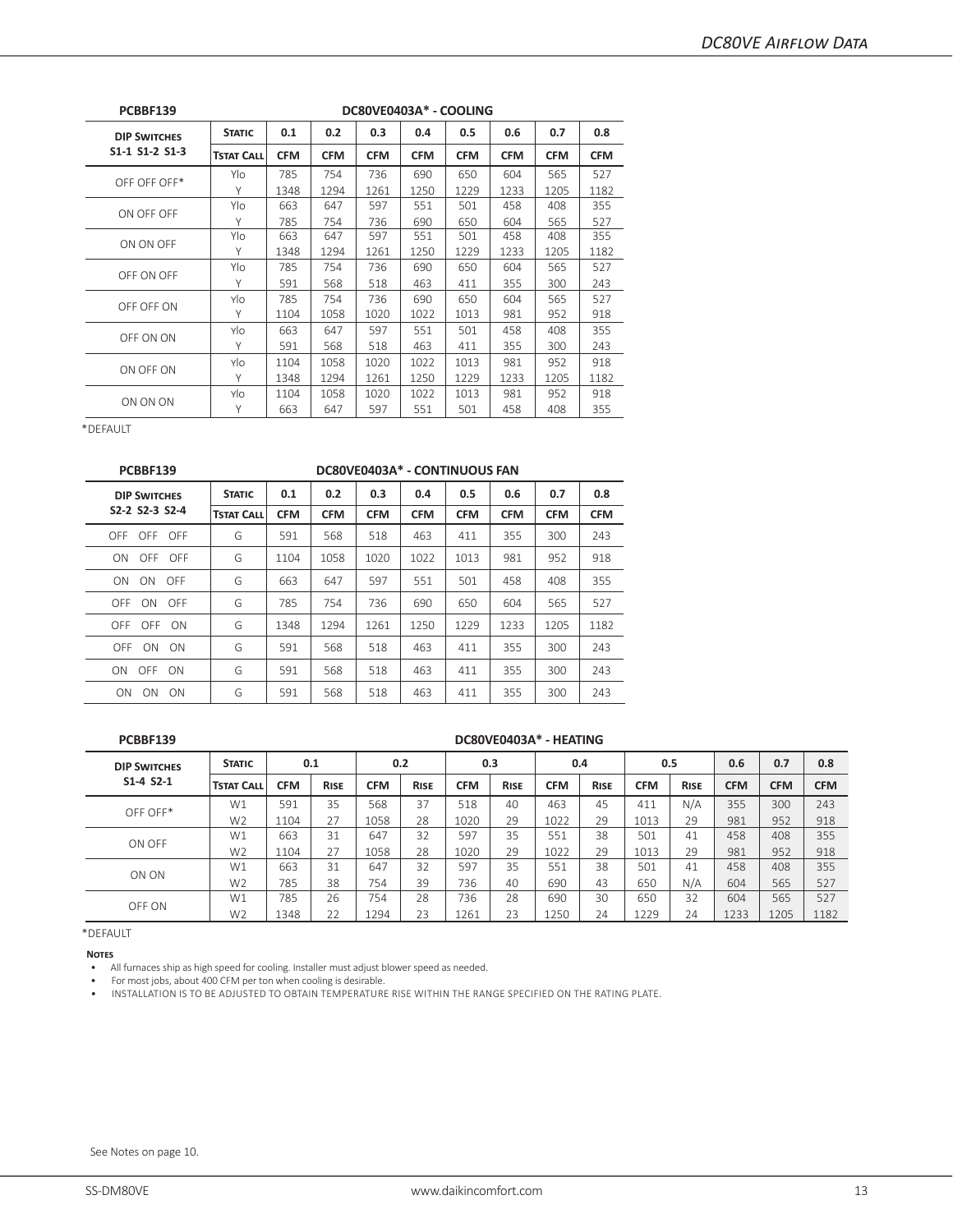| PCBBF139            |                   |            |            |            | DC80VE0603A*-COOLING |            |            |            |            |
|---------------------|-------------------|------------|------------|------------|----------------------|------------|------------|------------|------------|
| <b>DIP SWITCHES</b> | <b>STATIC</b>     | 0.1        | 0.2        | 0.3        | 0.4                  | 0.5        | 0.6        | 0.7        | 0.8        |
| S1-1 S1-2 S1-3      | <b>TSTAT CALL</b> | <b>CFM</b> | <b>CFM</b> | <b>CFM</b> | <b>CFM</b>           | <b>CFM</b> | <b>CFM</b> | <b>CFM</b> | <b>CFM</b> |
| OFF OFF OFF*        | Ylo               | 1160       | 1102       | 1055       | 1017                 | 970        | 930        | 891        | 847        |
|                     | Υ                 | 1411       | 1356       | 1313       | 1272                 | 1235       | 1198       | 1162       | 1127       |
| ON OFF OFF          | Ylo               | 656        | 589        | 532        | 465                  | 402        | 348        | 271        | 219        |
|                     | Υ                 | 1160       | 1102       | 1055       | 1017                 | 970        | 930        | 891        | 847        |
| ON ON OFF           | Ylo               | 656        | 589        | 532        | 465                  | 402        | 348        | 271        | 219        |
|                     | Υ                 | 1411       | 1356       | 1313       | 1272                 | 1235       | 1198       | 1162       | 1127       |
| OFF ON OFF          | Ylo               | 1160       | 1102       | 1055       | 1017                 | 970        | 930        | 891        | 847        |
|                     | Υ                 | 716        | 647        | 592        | 541                  | 478        | 420        | 368        | 296        |
| OFF OFF ON          | Ylo               | 1160       | 1102       | 1055       | 1017                 | 970        | 930        | 891        | 847        |
|                     | Υ                 | 1054       | 1002       | 951        | 906                  | 861        | 820        | 797        | 754        |
|                     | Ylo               | 656        | 589        | 532        | 465                  | 402        | 348        | 271        | 219        |
| OFF ON ON           | Υ                 | 716        | 647        | 592        | 541                  | 478        | 420        | 368        | 296        |
|                     | Ylo               | 1054       | 1002       | 951        | 906                  | 861        | 820        | 797        | 754        |
| ON OFF ON           | Υ                 | 1411       | 1356       | 1313       | 1272                 | 1235       | 1198       | 1162       | 1127       |
|                     | Ylo               | 1054       | 1002       | 951        | 906                  | 861        | 820        | 797        | 754        |
| ON ON ON            | Υ                 | 656        | 589        | 532        | 465                  | 402        | 348        | 271        | 219        |

| PCBBF139            |                   |            |            |            | DC80VE0603A* - CONTINOUS FAN |            |            |            |            |
|---------------------|-------------------|------------|------------|------------|------------------------------|------------|------------|------------|------------|
| <b>DIP SWITCHES</b> | <b>STATIC</b>     | 0.1        | 0.2        | 0.3        | 0.4                          | 0.5        | 0.6        | 0.7        | 0.8        |
| S2-2 S2-3 S2-4      | <b>TSTAT CALL</b> | <b>CFM</b> | <b>CFM</b> | <b>CFM</b> | <b>CFM</b>                   | <b>CFM</b> | <b>CFM</b> | <b>CFM</b> | <b>CFM</b> |
|                     | G                 | 716        | 647        | 592        | 541                          | 478        | 420        | 368        | 296        |
| OFF OFF<br>ON       | G                 | 1054       | 1002       | 951        | 906                          | 861        | 820        | 797        | 754        |
| ON ON<br>OFF        | G                 | 656        | 589        | 532        | 465                          | 402        | 348        | 271        | 219        |
| OFF ON OFF          | G                 | 1160       | 1102       | 1055       | 1017                         | 970        | 930        | 891        | 847        |
| OFF OFF ON          | G                 | 1411       | 1356       | 1313       | 1272                         | 1235       | 1198       | 1162       | 1127       |
| OFF ON ON           | G                 | 716        | 647        | 592        | 541                          | 478        | 420        | 368        | 296        |
| ON OFF ON           | G                 | 716        | 647        | 592        | 541                          | 478        | 420        | 368        | 296        |
| ON ON ON            | G                 | 716        | 647        | 592        | 541                          | 478        | 420        | 368        | 296        |

**PCBBF139 DC80VE0603A\* - HEATING**

| <b>DIP SWITCHES</b> | <b>STATIC</b>     | 0.1        |             | 0.2        |             |            | 0.3         |            | 0.4         |            | 0.5         | 0.6        | 0.7        | 0.8        |
|---------------------|-------------------|------------|-------------|------------|-------------|------------|-------------|------------|-------------|------------|-------------|------------|------------|------------|
| $S1 - 4 S2 - 1$     | <b>TSTAT CALL</b> | <b>CFM</b> | <b>RISE</b> | <b>CFM</b> | <b>RISE</b> | <b>CFM</b> | <b>RISE</b> | <b>CFM</b> | <b>RISE</b> | <b>CFM</b> | <b>RISE</b> | <b>CFM</b> | <b>CFM</b> | <b>CFM</b> |
| OFF OFF*            | W1                | 716        | 43          | 647        | 48          | 592        | 53          | 541        | 58          | 478        | N/A         | 420        | 368        | 296        |
|                     | W <sub>2</sub>    | 1054       | 42          | 1002       | 44          | 951        | 47          | 906        | 49          | 861        | 52          | 820        | 797        | 754        |
| ON OFF              | W1                | 656        | 47          | 589        | 53          | 532        | 58          | 465        | N/A         | 402        | N/A         | 348        | 271        | 219        |
|                     | W <sub>2</sub>    | 1054       | 42          | 1002       | 44          | 951        | 47          | 906        | 49          | 861        | 52          | 820        | 797        | 754        |
| ON ON               | W1                | 656        | 47          | 589        | 53          | 532        | 58          | 465        | N/A         | 402        | N/A         | 348        | 271        | 219        |
|                     | W <sub>2</sub>    | 1160       | 38          | 1102       | 40          | 1055       | 42          | 1017       | 44          | 970        | 46          | 930        | 891        | 847        |
| $OFF ON**$          | W1                | 1160       | N/A         | 1102       | N/A         | 1055       | N/A         | 1017       | N/A         | 970        | N/A         | 930        | 891        | 847        |
|                     | W <sub>2</sub>    | 1411       | N/A         | 1356       | N/A         | 1313       | N/A         | 1272       | N/A         | 1235       | N/A         | 1198       | 1162       | 1127       |

\*DEFAULT \*\*NOT RECOMMENDED

**Notes**

• All furnaces ship as high speed for cooling. Installer must adjust blower speed as needed.

• For most jobs, about 400 CFM per ton when cooling is desirable.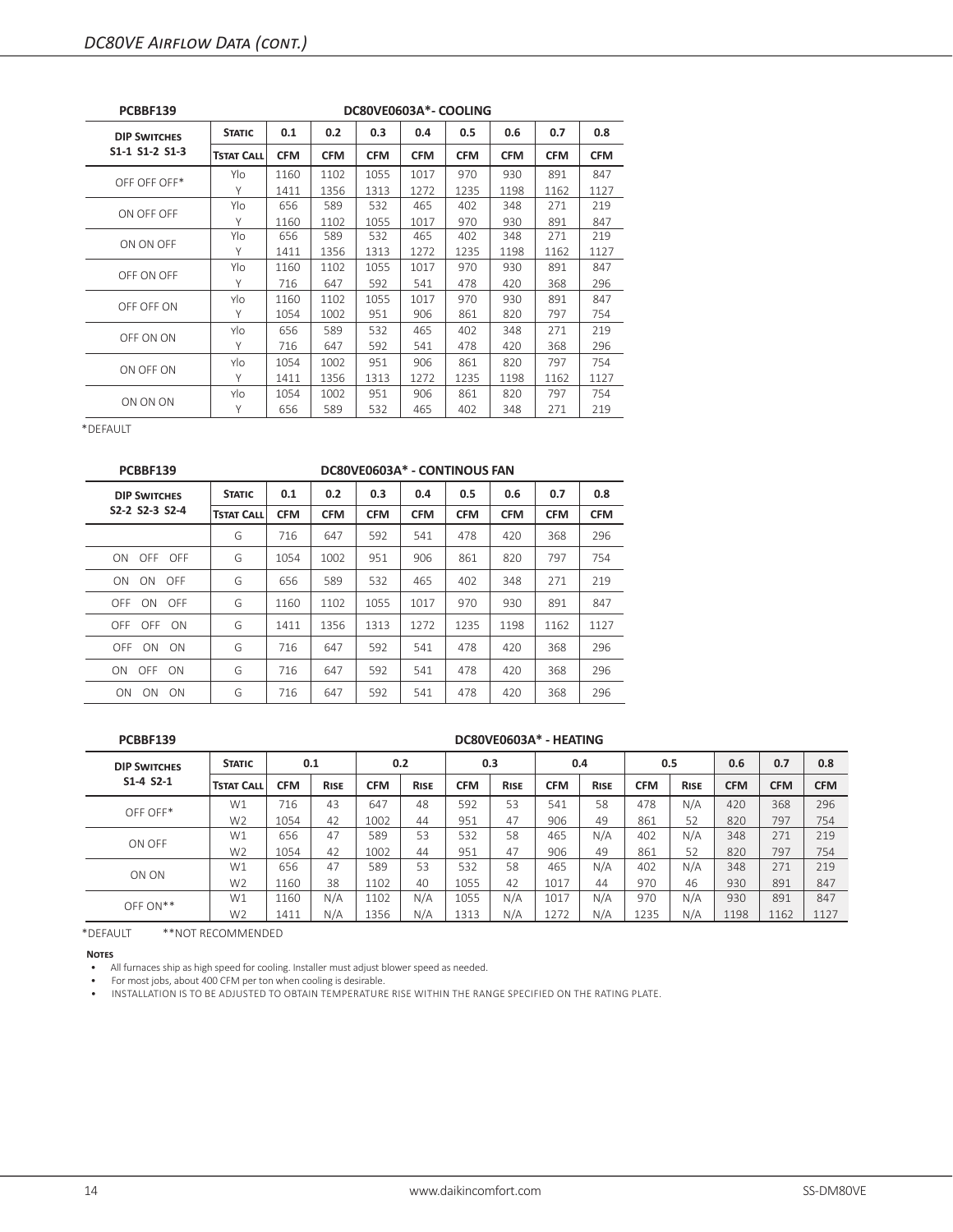| PCBBF139            |                   |            |            |            | DC80VE0603B* - COOLING |            |            |            |            |
|---------------------|-------------------|------------|------------|------------|------------------------|------------|------------|------------|------------|
| <b>DIP SWITCHES</b> | <b>STATIC</b>     | 0.1        | 0.2        | 0.3        | 0.4                    | 0.5        | 0.6        | 0.7        | 0.8        |
| S1-1 S1-2 S1-3      | <b>TSTAT CALL</b> | <b>CFM</b> | <b>CFM</b> | <b>CFM</b> | <b>CFM</b>             | <b>CFM</b> | <b>CFM</b> | <b>CFM</b> | <b>CFM</b> |
| OFF OFF OFF*        | Ylo               | 1223       | 1144       | 1081       | 995                    | 918        | 839        | 798        | 738        |
|                     | Υ                 | 1395       | 1332       | 1272       | 1207                   | 1136       | 1074       | 1007       | 948        |
| ON OFF OFF          | Ylo               | 1032       | 800        | 578        | 487                    | 387        | 301        | 235        | 151        |
|                     | Υ                 | 1223       | 1144       | 1081       | 995                    | 918        | 839        | 798        | 738        |
| ON ON OFF           | Ylo               | 1032       | 800        | 578        | 487                    | 387        | 301        | 235        | 151        |
|                     | Υ                 | 1395       | 1332       | 1272       | 1207                   | 1136       | 1074       | 1007       | 948        |
| OFF ON OFF          | Ylo               | 1223       | 1144       | 1081       | 995                    | 918        | 839        | 798        | 738        |
|                     | Υ                 | 1025       | 850        | 754        | 670                    | 594        | 520        | 443        | 366        |
| OFF OFF ON          | Ylo               | 1223       | 1144       | 1081       | 995                    | 918        | 839        | 798        | 738        |
|                     | Υ                 | 1258       | 1179       | 1115       | 1030                   | 954        | 885        | 814        | 776        |
| OFF ON ON           | Ylo               | 1032       | 800        | 578        | 487                    | 387        | 301        | 235        | 151        |
|                     | Υ                 | 1025       | 850        | 754        | 670                    | 594        | 520        | 443        | 366        |
| ON OFF ON           | Ylo               | 1258       | 1179       | 1115       | 1030                   | 954        | 885        | 814        | 776        |
|                     | Υ                 | 1395       | 1332       | 1272       | 1207                   | 1136       | 1074       | 1007       | 948        |
|                     | Ylo               | 1258       | 1179       | 1115       | 1030                   | 954        | 885        | 814        | 776        |
| ON ON ON            | Υ                 | 1032       | 800        | 578        | 487                    | 387        | 301        | 235        | 151        |

| PCBBF139                                              |                   |            |            |            | DC80VE0603B* - CONTINOUS FAN |            |            |            |            |
|-------------------------------------------------------|-------------------|------------|------------|------------|------------------------------|------------|------------|------------|------------|
| <b>DIP SWITCHES</b>                                   | <b>STATIC</b>     | 0.1        | 0.2        | 0.3        | 0.4                          | 0.5        | 0.6        | 0.7        | 0.8        |
| S <sub>2</sub> -2 S <sub>2</sub> -3 S <sub>2</sub> -4 | <b>TSTAT CALL</b> | <b>CFM</b> | <b>CFM</b> | <b>CFM</b> | <b>CFM</b>                   | <b>CFM</b> | <b>CFM</b> | <b>CFM</b> | <b>CFM</b> |
|                                                       | G                 | 1025       | 850        | 754        | 670                          | 594        | 520        | 443        | 366        |
| OFF OFF<br>ON                                         | G                 | 1258       | 1179       | 1115       | 1030                         | 954        | 885        | 814        | 776        |
| ON ON OFF                                             | G                 | 1032       | 800        | 578        | 487                          | 387        | 301        | 235        | 151        |
| OFF ON OFF                                            | G                 | 1223       | 1144       | 1081       | 995                          | 918        | 839        | 798        | 738        |
| OFF OFF ON                                            | G                 | 1395       | 1332       | 1272       | 1207                         | 1136       | 1074       | 1007       | 948        |
| OFF ON<br>- ON                                        | G                 | 1025       | 850        | 754        | 670                          | 594        | 520        | 443        | 366        |
| ON OFF ON                                             | G                 | 1025       | 850        | 754        | 670                          | 594        | 520        | 443        | 366        |
| ON ON ON                                              | G                 | 1025       | 850        | 754        | 670                          | 594        | 520        | 443        | 366        |
|                                                       |                   |            |            |            |                              |            |            |            |            |

#### **PCBBF139 DC80VE0603B\* - HEATING**

| <b>DIP SWITCHES</b> | <b>STATIC</b>     | 0.1        |             | 0.2        |             |            | 0.3         |            | 0.4         |            | 0.5         | 0.6        | 0.7        | 0.8        |
|---------------------|-------------------|------------|-------------|------------|-------------|------------|-------------|------------|-------------|------------|-------------|------------|------------|------------|
| $S1 - 4 S2 - 1$     | <b>TSTAT CALL</b> | <b>CFM</b> | <b>RISE</b> | <b>CFM</b> | <b>RISE</b> | <b>CFM</b> | <b>RISE</b> | <b>CFM</b> | <b>RISE</b> | <b>CFM</b> | <b>RISE</b> | <b>CFM</b> | <b>CFM</b> | <b>CFM</b> |
| OFF OFF*            | W1                | 1025       | 30          | 850        | 37          | 754        | 41          | 670        | 46          | 594        | 52          | 520        | 443        | 366        |
|                     | W <sub>2</sub>    | 1258       | 35          | L179       | 38          | .115       | 40          | 1030       | 43          | 954        | 47          | 885        | 814        | 776        |
| ON OFF              | W1                | 1032       | 30          | 800        | 39          | 578        | 54          | 487        | N/A         | 387        | N/A         | 301        | 235        | 151        |
|                     | W <sub>2</sub>    | 1258       | 35          | 1179       | 38          | 1115       | 40          | 1030       | 43          | 954        | 47          | 885        | 814        | 776        |
| ON ON               | W1                | 1032       | 30          | 800        | 39          | 578        | 54          | 487        | N/A         | 387        | N/A         | 301        | 235        | 151        |
|                     | W <sub>2</sub>    | 1223       | 36          | 1144       | 39          | 1081       | 41          | 995        | 45          | 918        | 48          | 839        | 798        | 738        |
| $OFF ON**$          | W1                | 1223       | N/A         | 1144       | N/A         | 1081       | N/A         | 995        | N/A         | 918        | N/A         | 839        | 798        | 738        |
|                     | W <sub>2</sub>    | 1395       | N/A         | 1332       | N/A         | 1272       | N/A         | 1207       | N/A         | 1136       | N/A         | 1074       | 1007       | 948        |

\*DEFAULT \*\*NOT RECOMMENDED

**Notes**

• All furnaces ship as high speed for cooling. Installer must adjust blower speed as needed.

• For most jobs, about 400 CFM per ton when cooling is desirable.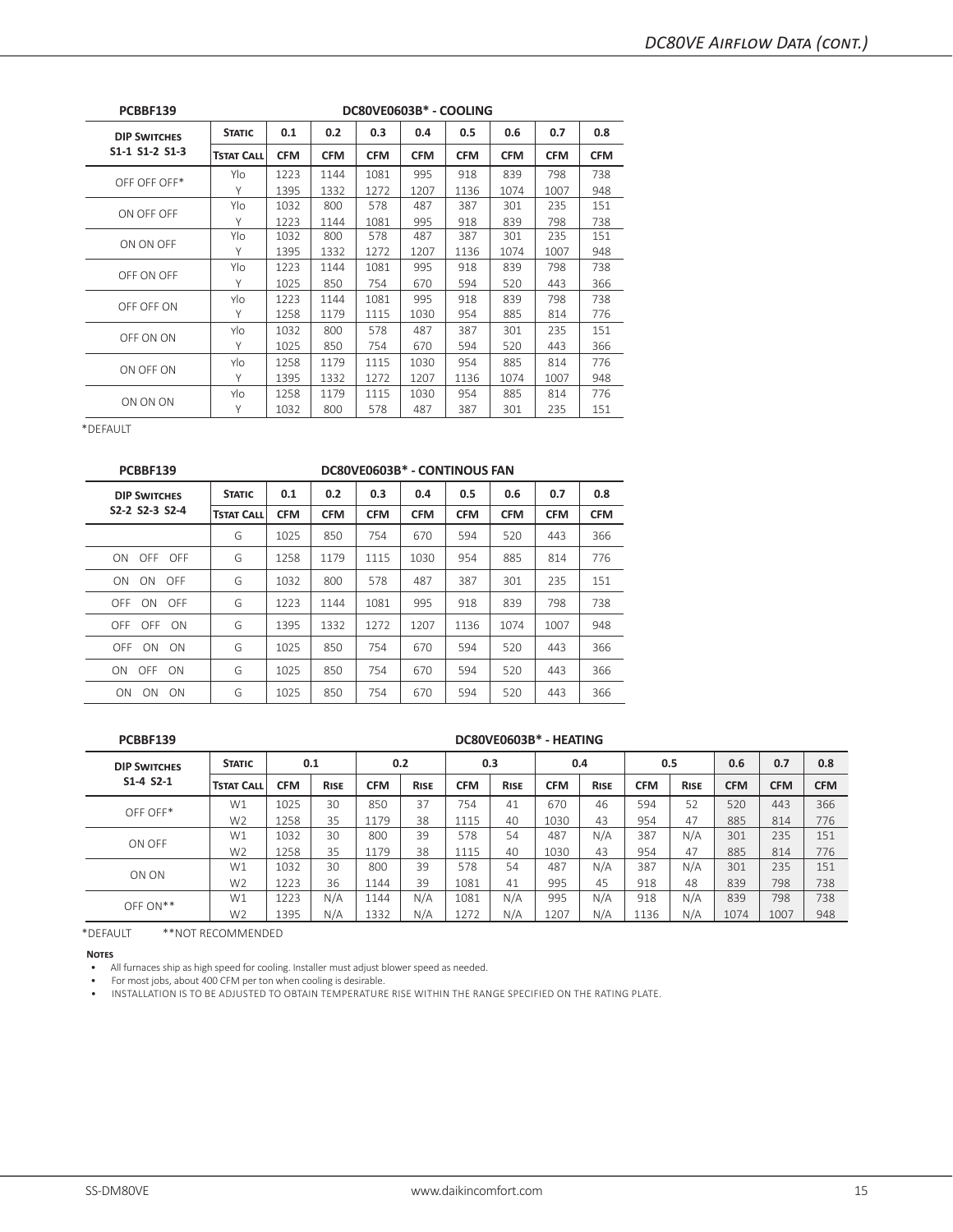| <b>PCBBF139</b>     |                   |            |            |            | DC80VE0804B* - COOLING |            |            |            |            |
|---------------------|-------------------|------------|------------|------------|------------------------|------------|------------|------------|------------|
| <b>DIP SWITCHES</b> | <b>STATIC</b>     | 0.1        | 0.2        | 0.3        | 0.4                    | 0.5        | 0.6        | 0.7        | 0.8        |
| S1-1 S1-2 S1-3      | <b>TSTAT CALL</b> | <b>CFM</b> | <b>CFM</b> | <b>CFM</b> | <b>CFM</b>             | <b>CFM</b> | <b>CFM</b> | <b>CFM</b> | <b>CFM</b> |
| OFF OFF OFF*        | Ylo               | 1596       | 1553       | 1512       | 1491                   | 1450       | 1411       | 1388       | 1347       |
|                     | Υ                 | 1757       | 1713       | 1691       | 1664                   | 1625       | 1588       | 1552       | 1522       |
| ON OFF OFF          | Ylo               | 784        | 716        | 645        | 583                    | 516        | 405        | 334        | 282        |
|                     | Υ                 | 1596       | 1553       | 1512       | 1491                   | 1450       | 1411       | 1388       | 1347       |
| ON ON OFF           | Ylo               | 784        | 716        | 645        | 583                    | 516        | 405        | 334        | 282        |
|                     | Υ                 | 1757       | 1713       | 1691       | 1664                   | 1625       | 1588       | 1552       | 1522       |
| OFF ON OFF          | Ylo               | 1596       | 1553       | 1512       | 1491                   | 1450       | 1411       | 1388       | 1347       |
|                     | Υ                 | 1040       | 973        | 936        | 918                    | 859        | 805        | 770        | 720        |
| OFF OFF ON          | Ylo               | 1596       | 1553       | 1512       | 1491                   | 1450       | 1411       | 1388       | 1347       |
|                     | Υ                 | 1401       | 1366       | 1320       | 1278                   | 1236       | 1194       | 1153       | 1112       |
|                     | Ylo               | 784        | 716        | 645        | 583                    | 516        | 405        | 334        | 282        |
| OFF ON ON           | Υ                 | 1040       | 973        | 936        | 918                    | 859        | 805        | 770        | 720        |
| ON OFF ON           | Ylo               | 1401       | 1366       | 1320       | 1278                   | 1236       | 1194       | 1153       | 1112       |
|                     | Υ                 | 1757       | 1713       | 1691       | 1664                   | 1625       | 1588       | 1552       | 1522       |
|                     | Ylo               | 1401       | 1366       | 1320       | 1278                   | 1236       | 1194       | 1153       | 1112       |
| ON ON ON            | Υ                 | 784        | 716        | 645        | 583                    | 516        | 405        | 334        | 282        |

| PCBBF139               |                   |            |            | DC80VE0804B* - CONTINOUS FAN |            |            |            |            |            |
|------------------------|-------------------|------------|------------|------------------------------|------------|------------|------------|------------|------------|
| <b>DIP SWITCHES</b>    | <b>STATIC</b>     | 0.1        | 0.2        | 0.3                          | 0.4        | 0.5        | 0.6        | 0.7        | 0.8        |
| S2-2 S2-3 S2-4         | <b>TSTAT CALL</b> | <b>CFM</b> | <b>CFM</b> | <b>CFM</b>                   | <b>CFM</b> | <b>CFM</b> | <b>CFM</b> | <b>CFM</b> | <b>CFM</b> |
|                        | G                 | 1040       | 973        | 936                          | 918        | 859        | 805        | 770        | 720        |
| ON OFF OFF             | G                 | 1401       | 1366       | 1320                         | 1278       | 1236       | 1194       | 1153       | 1112       |
| ON<br>OFF<br>ON        | G                 | 784        | 716        | 645                          | 583        | 516        | 405        | 334        | 282        |
| OFF ON OFF             | G                 | 1596       | 1553       | 1512                         | 1491       | 1450       | 1411       | 1388       | 1347       |
| OFF OFF ON             | G                 | 1757       | 1713       | 1691                         | 1664       | 1625       | 1588       | 1552       | 1522       |
| OFF<br>ON<br>- ON      | G                 | 1040       | 973        | 936                          | 918        | 859        | 805        | 770        | 720        |
| ON OFF ON              | G                 | 1040       | 973        | 936                          | 918        | 859        | 805        | 770        | 720        |
| <b>ON</b><br>ON.<br>ON | G                 | 1040       | 973        | 936                          | 918        | 859        | 805        | 770        | 720        |

|  |   | i |
|--|---|---|
|  | - |   |
|  |   |   |

#### **PCBBF139 DC80VE0804B\* - HEATING**

| <b>DIP SWITCHES</b> | <b>STATIC</b>     | 0.1        |             |            | 0.2         |            | 0.3         |            | 0.4         | 0.5        |             | 0.6        | 0.7        | 0.8        |
|---------------------|-------------------|------------|-------------|------------|-------------|------------|-------------|------------|-------------|------------|-------------|------------|------------|------------|
| $S1 - 4 S2 - 1$     | <b>TSTAT CALL</b> | <b>CFM</b> | <b>RISE</b> | <b>CFM</b> | <b>RISE</b> | <b>CFM</b> | <b>RISE</b> | <b>CFM</b> | <b>RISE</b> | <b>CFM</b> | <b>RISE</b> | <b>CFM</b> | <b>CFM</b> | <b>CFM</b> |
| OFF OFF*            | W1                | 1040       | 40          | 973        | 43          | 936        | 44          | 918        | 45          | 859        | 48          | 805        | 770        | 720        |
|                     | W <sub>2</sub>    | 1401       | 42          | 1366       | 43          | 1320       | 45          | 1278       | 46          | 1236       | 48          | 1194       | 1153       | 1112       |
| ON OFF              | W1                | 784        | 53          | 716        | 58          | 645        | N/A         | 583        | N/A         | 516        | N/A         | 405        | 334        | 282        |
|                     | W <sub>2</sub>    | 1401       | 42          | 1366       | 43          | 1320       | 45          | 1278       | 46          | 1236       | 48          | 1194       | 1153       | 1112       |
| ON ON               | W1                | 784        | 53          | 716        | 58          | 645        | N/A         | 583        | N/A         | 516        | N/A         | 405        | 334        | 282        |
|                     | W <sub>2</sub>    | 1596       | 37          | 1553       | 38          | 1512       | 39          | 1491       | 40          | 1450       | 41          | 1411       | 1388       | 1347       |
| $OFF ON**$          | W1                | 1596       | N/A         | 1553       | N/A         | 1512       | N/A         | 1491       | N/A         | 1450       | N/A         | 1411       | 1388       | 1347       |
|                     | W <sub>2</sub>    | 1757       | N/A         | 1713       | N/A         | 1691       | N/A         | 1664       | N/A         | 1625       | N/A         | 1588       | 1552       | 1522       |

\*DEFAULT \*\*NOT RECOMMENDED

**Notes**

• All furnaces ship as high speed for cooling. Installer must adjust blower speed as needed.

• For most jobs, about 400 CFM per ton when cooling is desirable.

• INSTALLATION IS TO BE ADJUSTED TO OBTAIN TEMPERATURE RISE WITHIN THE RANGE SPECIFIED ON THE RATING PLATE.

## *Minimum Filter Sizes*

| MODEL#                         | DM80VE0604B* \                 | <b>DM80VE0805C*</b>                       | <b>DM80VE1005C*</b>                          |
|--------------------------------|--------------------------------|-------------------------------------------|----------------------------------------------|
| Filter Size (in <sup>2</sup> ) | $(1)$ 16 x 25 (Side or Bottom) | (1) 16 x 25 (Side or Bottom) <sup>;</sup> | $(2)$ 16 x 25 (Side) or (1) 20 x 25 (Bottom) |

Note: Other size filters of equal or greater surface area may be used; filters may also be centrally located.<br>1 Use 2 - 16 X 25 filters on side returns or 20 X 25 filter on bottom return if furnace is connected to a coolin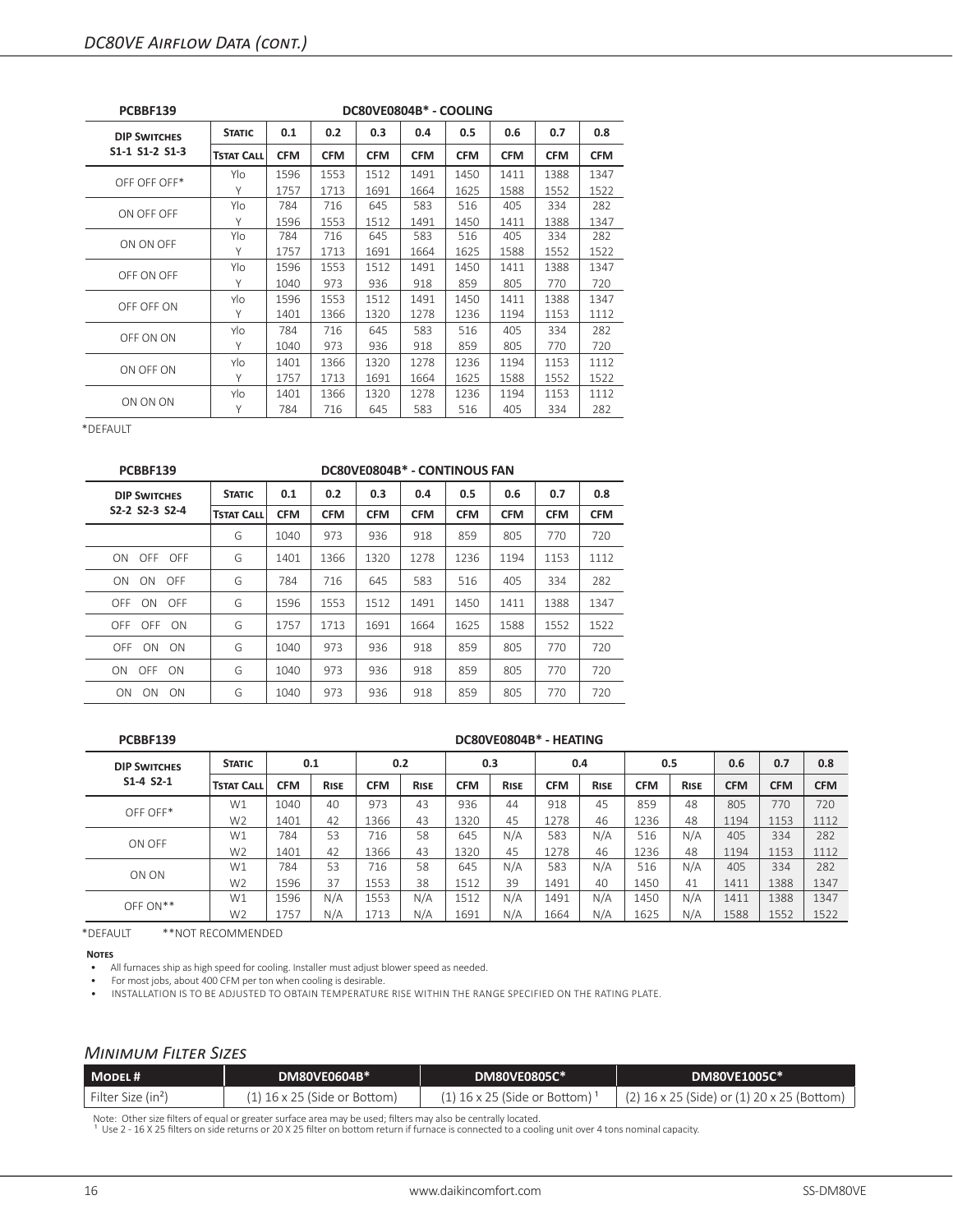| PCBBF139            | DC80VE0805C* - COOLING |            |            |            |            |            |            |            |            |  |
|---------------------|------------------------|------------|------------|------------|------------|------------|------------|------------|------------|--|
| <b>DIP SWITCHES</b> | <b>STATIC</b>          | 0.1        | 0.2        | 0.3        | 0.4        | 0.5        | 0.6        | 0.7        | 0.8        |  |
| S1-1 S1-2 S1-3      | <b>TSTAT CALL</b>      | <b>CFM</b> | <b>CFM</b> | <b>CFM</b> | <b>CFM</b> | <b>CFM</b> | <b>CFM</b> | <b>CFM</b> | <b>CFM</b> |  |
| OFF OFF OFF*        | Ylo                    | 1782       | 1744       | 1715       | 1700       | 1660       | 1619       | 1579       | 1510       |  |
|                     | Y                      | 2145       | 2089       | 2058       | 2036       | 2020       | 2000       | 1971       | 1935       |  |
| ON OFF OFF          | Ylo                    | 1171       | 884        | 667        | 576        | 495        | 399        | 338        | 302        |  |
|                     | Υ                      | 1782       | 1744       | 1715       | 1700       | 1660       | 1619       | 1579       | 1510       |  |
| ON ON OFF           | Ylo                    | 1171       | 884        | 667        | 576        | 495        | 399        | 338        | 302        |  |
|                     | Υ                      | 2145       | 2089       | 2058       | 2036       | 2020       | 2000       | 1971       | 1935       |  |
| OFF ON OFF          | Ylo                    | 1782       | 1744       | 1715       | 1700       | 1660       | 1619       | 1579       | 1510       |  |
|                     | Υ                      | 1175       | 1098       | 1024       | 947        | 883        | 823        | 764        | 703        |  |
| OFF OFF ON          | Ylo                    | 1782       | 1744       | 1715       | 1700       | 1660       | 1619       | 1579       | 1510       |  |
|                     | Υ                      | 1547       | 1506       | 1474       | 1442       | 1390       | 1332       | 1273       | 1222       |  |
|                     | Ylo                    | 1171       | 884        | 667        | 576        | 495        | 399        | 338        | 302        |  |
| OFF ON ON           | Υ                      | 1175       | 1098       | 1024       | 947        | 883        | 823        | 764        | 703        |  |
| ON OFF ON           | Ylo                    | 1547       | 1506       | 1474       | 1442       | 1390       | 1332       | 1273       | 1222       |  |
|                     | Υ                      | 2145       | 2089       | 2058       | 2036       | 2020       | 2000       | 1971       | 1935       |  |
|                     | Ylo                    | 1547       | 1506       | 1474       | 1442       | 1390       | 1332       | 1273       | 1222       |  |
| ON ON ON            | Υ                      | 1171       | 884        | 667        | 576        | 495        | 399        | 338        | 302        |  |

| PCBBF139            | DC80VE0805C* - CONTINOUS FAN |            |            |            |            |            |            |            |            |  |
|---------------------|------------------------------|------------|------------|------------|------------|------------|------------|------------|------------|--|
| <b>DIP SWITCHES</b> | <b>STATIC</b>                | 0.1        | 0.2        | 0.3        | 0.4        | 0.5        | 0.6        | 0.7        | 0.8        |  |
| S2-2 S2-3 S2-4      | <b>TSTAT CALL</b>            | <b>CFM</b> | <b>CFM</b> | <b>CFM</b> | <b>CFM</b> | <b>CFM</b> | <b>CFM</b> | <b>CFM</b> | <b>CFM</b> |  |
|                     | G                            | 1175       | 1098       | 1024       | 947        | 883        | 823        | 764        | 703        |  |
| ON OFF OFF          | G                            | 1547       | 1506       | 1474       | 1442       | 1390       | 1332       | 1273       | 1222       |  |
| ON ON OFF           | G                            | 1171       | 884        | 667        | 576        | 495        | 399        | 338        | 302        |  |
| OFF ON OFF          | G                            | 1782       | 1744       | 1715       | 1700       | 1660       | 1619       | 1579       | 1510       |  |
| OFF OFF ON          | G                            | 2145       | 2089       | 2058       | 2036       | 2020       | 2000       | 1971       | 1935       |  |
| OFF ON<br>- ON      | G                            | 1175       | 1098       | 1024       | 947        | 883        | 823        | 764        | 703        |  |
| ON OFF ON           | G                            | 1175       | 1098       | 1024       | 947        | 883        | 823        | 764        | 703        |  |
| ON.<br>ON<br>- ON   | G                            | 1175       | 1098       | 1024       | 947        | 883        | 823        | 764        | 703        |  |
|                     |                              |            |            |            |            |            |            |            |            |  |

#### **PCBBF139 DC80VE0805C\* - HEATING**

| <b>DIP SWITCHES</b> | <b>STATIC</b>     | 0.1        |             | 0.2        |             |            | 0.3         | 0.4        |             | 0.5        |             | 0.6        | 0.7        | 0.8        |
|---------------------|-------------------|------------|-------------|------------|-------------|------------|-------------|------------|-------------|------------|-------------|------------|------------|------------|
| $S1 - 4 S2 - 1$     | <b>TSTAT CALL</b> | <b>CFM</b> | <b>RISE</b> | <b>CFM</b> | <b>RISE</b> | <b>CFM</b> | <b>RISE</b> | <b>CFM</b> | <b>RISE</b> | <b>CFM</b> | <b>RISE</b> | <b>CFM</b> | <b>CFM</b> | <b>CFM</b> |
| OFF OFF*            | W1                | 1175       | 35          | 1098       | 38          | 1024       | 41          | 947        | 44          | 883        | 47          | 823        | 764        | 703        |
|                     | W <sub>2</sub>    | 1547       | 38          | 1506       | 39          | 1474       | 40          | 1442       | 41          | 1390       | 43          | 1332       | 1273       | 1222       |
| ON OFF              | W1                | 1171       | 35          | 884        | 47          | 667        | N/A         | 576        | N/A         | 495        | N/A         | 399        | 338        | 302        |
|                     | W <sub>2</sub>    | 1547       | 38          | 1506       | 39          | 1474       | 40          | 1442       | 41          | 1390       | 43          | 1332       | 1273       | 1222       |
| $ON ON**$           | W1                | 1171       | N/A         | 884        | N/A         | 667        | N/A         | 576        | N/A         | 495        | N/A         | 399        | 338        | 302        |
|                     | W <sub>2</sub>    | 1782       | N/A         | 1744       | N/A         | 1715       | N/A         | 1700       | N/A         | 1660       | N/A         | 1619       | 1579       | 1510       |
| $OFF ON**$          | W1                | 1782       | N/A         | 1744       | N/A         | 1715       | N/A         | 1700       | N/A         | 1660       | N/A         | 1619       | 1579       | 1510       |
|                     | W <sub>2</sub>    | 2145       | N/A         | 2089       | N/A         | 2058       | N/A         | 2036       | N/A         | 2020       | N/A         | 2000       | 1971       | 1935       |

\*DEFAULT \*\*NOT RECOMMENDED

**Notes**

• All furnaces ship as high speed for cooling. Installer must adjust blower speed as needed.

• For most jobs, about 400 CFM per ton when cooling is desirable.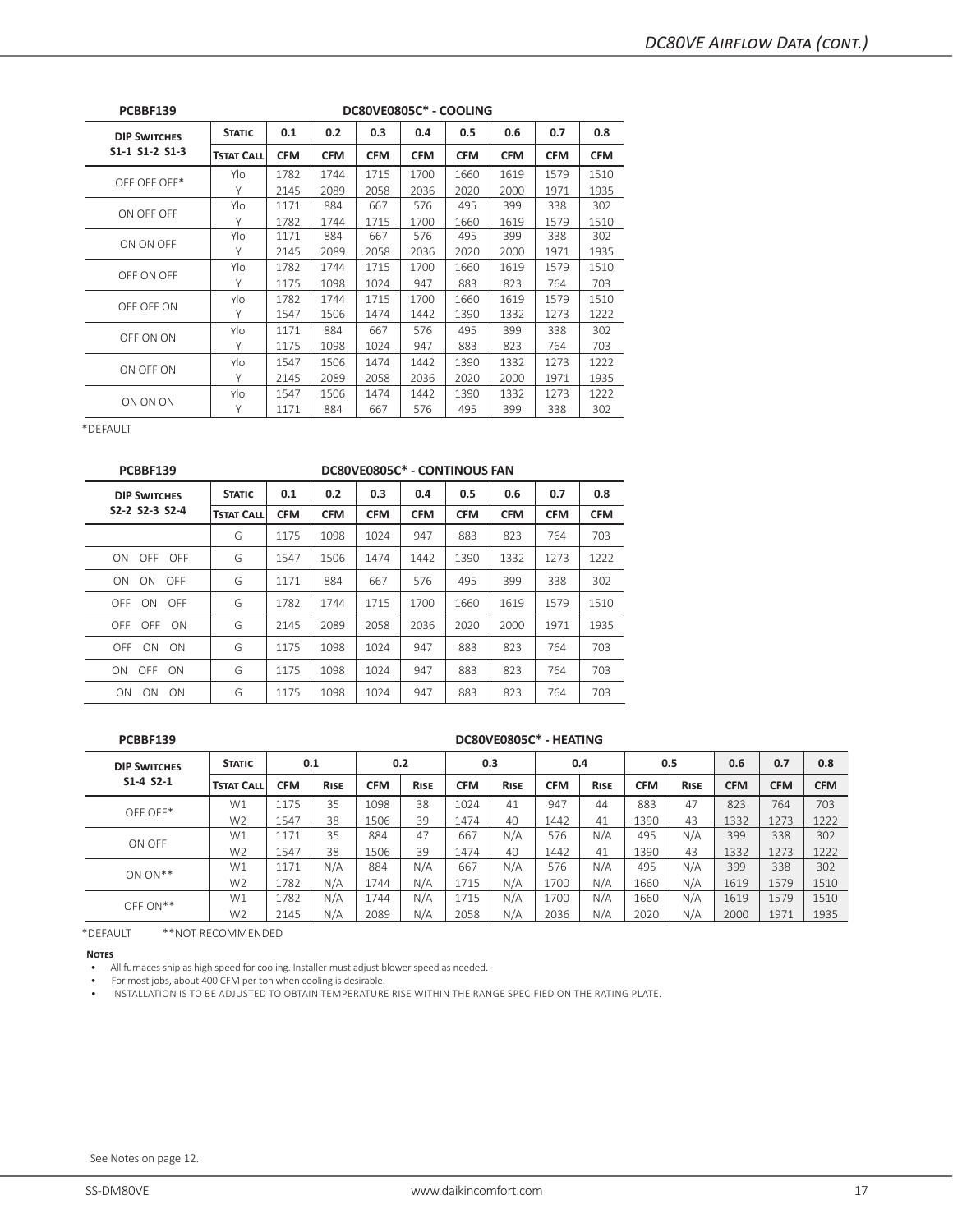| <b>PCBBF139</b>     | D*80VE1005C* - COOLING |            |            |            |            |            |            |            |            |  |
|---------------------|------------------------|------------|------------|------------|------------|------------|------------|------------|------------|--|
| <b>DIP SWITCHES</b> | <b>STATIC</b>          | 0.1        | 0.2        | 0.3        | 0.4        | 0.5        | 0.6        | 0.7        | 0.8        |  |
| S1-1 S1-2 S1-3      | <b>TSTAT CALL</b>      | <b>CFM</b> | <b>CFM</b> | <b>CFM</b> | <b>CFM</b> | <b>CFM</b> | <b>CFM</b> | <b>CFM</b> | <b>CFM</b> |  |
| OFF OFF OFF*        | Ylo                    | 1820       | 1769       | 1726       | 1685       | 1642       | 1603       | 1557       | 1521       |  |
|                     | Υ                      | 2235       | 2185       | 2139       | 2108       | 2076       | 2032       | 2000       | 1964       |  |
| ON OFF OFF          | Ylo                    | 803        | 719        | 631        | 540        | 471        | 337        | 298        | 265        |  |
|                     | Υ                      | 1820       | 1769       | 1726       | 1685       | 1642       | 1603       | 1557       | 1521       |  |
| ON ON OFF           | Ylo                    | 803        | 719        | 631        | 540        | 471        | 337        | 298        | 265        |  |
|                     | Υ                      | 2235       | 2185       | 2139       | 2108       | 2076       | 2032       | 2000       | 1964       |  |
| OFF ON OFF          | Ylo                    | 1820       | 1769       | 1726       | 1685       | 1642       | 1603       | 1557       | 1521       |  |
|                     | Υ                      | 1626       | 1574       | 1524       | 1479       | 1433       | 1410       | 1400       | 1358       |  |
| OFF OFF ON          | Ylo                    | 1820       | 1769       | 1726       | 1685       | 1642       | 1603       | 1557       | 1521       |  |
|                     | Υ                      | 2169       | 2116       | 2070       | 2038       | 2003       | 1970       | 1933       | 1897       |  |
|                     | Ylo                    | 803        | 719        | 631        | 540        | 471        | 337        | 298        | 265        |  |
| OFF ON ON           | Υ                      | 1626       | 1574       | 1524       | 1479       | 1433       | 1410       | 1400       | 1358       |  |
| ON OFF ON           | Ylo                    | 2169       | 2116       | 2070       | 2038       | 2003       | 1970       | 1933       | 1897       |  |
|                     | Υ                      | 2235       | 2185       | 2139       | 2108       | 2076       | 2032       | 2000       | 1964       |  |
|                     | Ylo                    | 2169       | 2116       | 2070       | 2038       | 2003       | 1970       | 1933       | 1897       |  |
| ON ON ON            | Υ                      | 803        | 719        | 631        | 540        | 471        | 337        | 298        | 265        |  |

| PCBBF139                                              | D*80VE1005C* - CONTINOUS FAN |            |            |            |            |            |            |            |            |  |
|-------------------------------------------------------|------------------------------|------------|------------|------------|------------|------------|------------|------------|------------|--|
| <b>DIP SWITCHES</b>                                   | <b>STATIC</b>                | 0.1        | 0.2        | 0.3        | 0.4        | 0.5        | 0.6        | 0.7        | 0.8        |  |
| S <sub>2</sub> -2 S <sub>2</sub> -3 S <sub>2</sub> -4 | <b>TSTAT CALL</b>            | <b>CFM</b> | <b>CFM</b> | <b>CFM</b> | <b>CFM</b> | <b>CFM</b> | <b>CFM</b> | <b>CFM</b> | <b>CFM</b> |  |
|                                                       | G                            | 1626       | 1574       | 1524       | 1479       | 1433       | 1410       | 1400       | 1358       |  |
| ON OFF OFF                                            | G                            | 2169       | 2116       | 2070       | 2038       | 2003       | 1970       | 1933       | 1897       |  |
| ON<br>ON.<br><b>OFF</b>                               | G                            | 803        | 719        | 631        | 540        | 471        | 337        | 298        | 265        |  |
| OFF ON OFF                                            | G                            | 1820       | 1769       | 1726       | 1685       | 1642       | 1603       | 1557       | 1521       |  |
| OFF OFF ON                                            | G                            | 2235       | 2185       | 2139       | 2108       | 2076       | 2032       | 2000       | 1964       |  |
| <b>OFF</b><br>ON ON                                   | G                            | 1626       | 1574       | 1524       | 1479       | 1433       | 1410       | 1400       | 1358       |  |
| ON OFF ON                                             | G                            | 1626       | 1574       | 1524       | 1479       | 1433       | 1410       | 1400       | 1358       |  |
| ON<br>ON<br>ON                                        | G                            | 1626       | 1574       | 1524       | 1479       | 1433       | 1410       | 1400       | 1358       |  |

**PCBBF139 D\*80VE1005C\* - HEATING**

| <b>DIP SWITCHES</b> | <b>STATIC</b>     | 0.1        |             |            | 0.2         |            | 0.3         |            | 0.4         | 0.5        |             | 0.6        | 0.7        | 0.8        |
|---------------------|-------------------|------------|-------------|------------|-------------|------------|-------------|------------|-------------|------------|-------------|------------|------------|------------|
| $S1 - 4 S2 - 1$     | <b>TSTAT CALL</b> | <b>CFM</b> | <b>RISE</b> | <b>CFM</b> | <b>RISE</b> | <b>CFM</b> | <b>RISE</b> | <b>CFM</b> | <b>RISE</b> | <b>CFM</b> | <b>RISE</b> | <b>CFM</b> | <b>CFM</b> | <b>CFM</b> |
| OFF OFF*            | W1                | 1626       | 32          | 1574       | 33          | 1524       | 34          | 1479       | 35          | 1433       | 36          | 1410       | 1400       | 1358       |
|                     | W <sub>2</sub>    | 2169       | 34          | 2116       | 35          | 2070       | 36          | 2038       | 36          | 2003       | 37          | 1970       | 1933       | 1897       |
| ON OFF              | W1                | 803        | N/A         | 719        | N/A         | 631        | N/A         | 540        | N/A         | 471        | N/A         | 337        | 298        | 265        |
|                     | W <sub>2</sub>    | 2169       | 34          | 2116       | 35          | 2070       | 36          | 2038       | 36          | 2003       | 37          | 1970       | 1933       | 1897       |
| ON ON               | W1                | 803        | N/A         | 719        | N/A         | 631        | N/A         | 540        | N/A         | 471        | N/A         | 337        | 298        | 265        |
|                     | W <sub>2</sub>    | 1820       | 41          | 1769       | 42          | 1726       | 43          | 1685       | 44          | 1642       | 45          | 1603       | 1557       | 1521       |
| $OFF ON**$          | W1                | 1820       | N/A         | 1769       | N/A         | 1726       | N/A         | 1685       | N/A         | 1642       | N/A         | 1603       | 1557       | 1521       |
|                     | W <sub>2</sub>    | 2235       | N/A         | 2185       | N/A         | 2139       | N/A         | 2108       | N/A         | 2076       | N/A         | 2032       | 2000       | 1964       |

\*DEFAULT \*\*NOT RECOMMENDED

**Notes**

• All furnaces ship as high speed for cooling. Installer must adjust blower speed as needed.

• For most jobs, about 400 CFM per ton when cooling is desirable.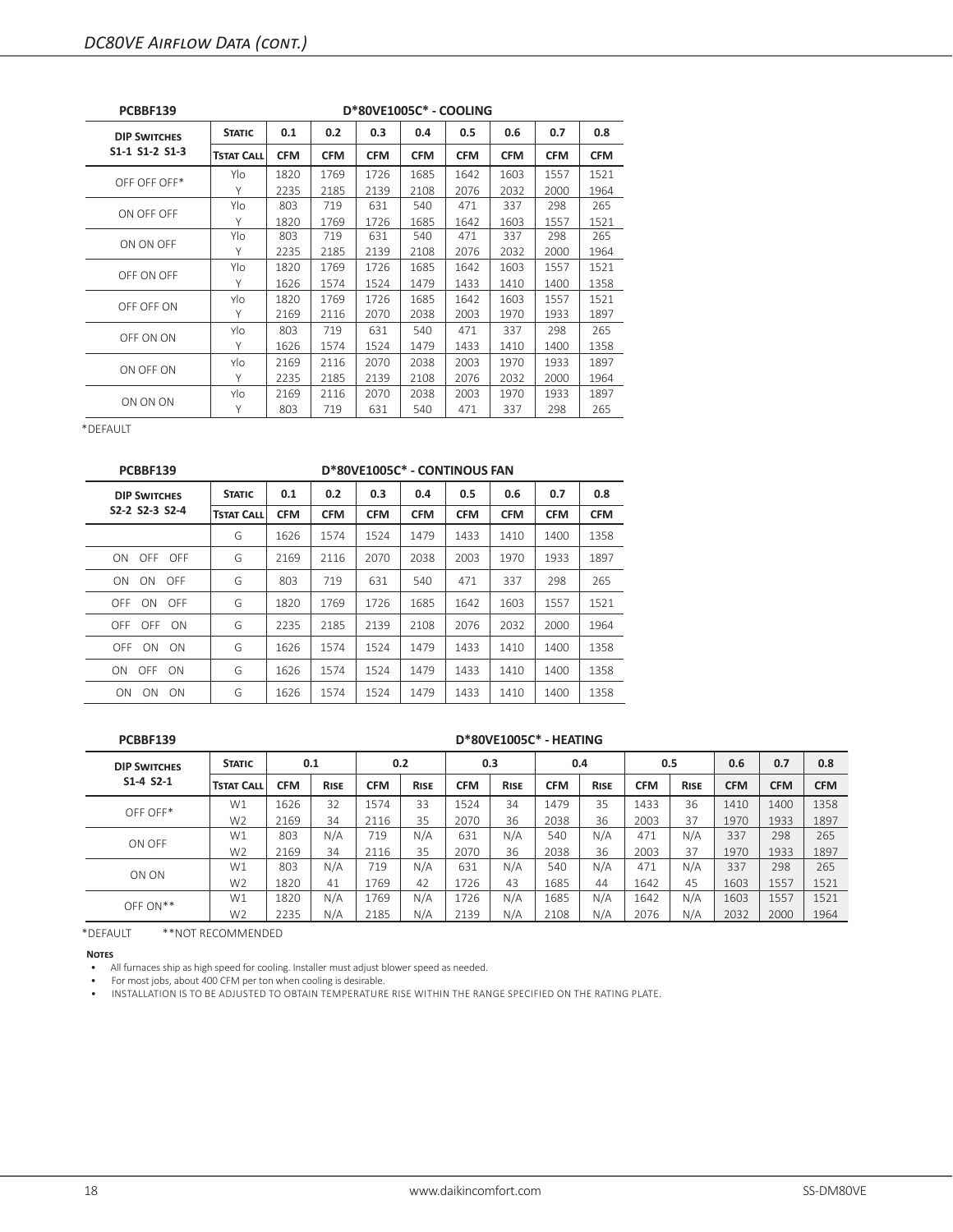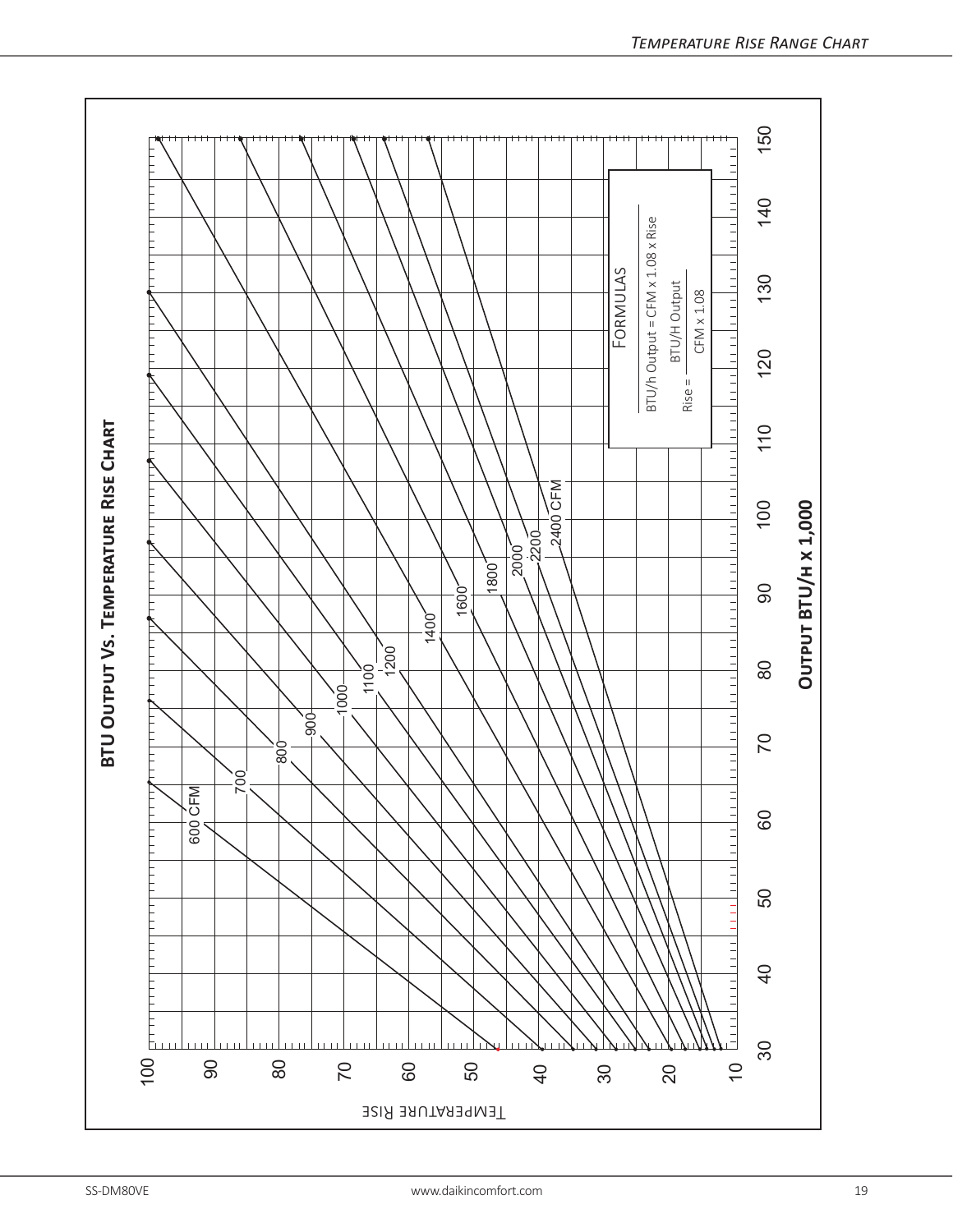

⚠*Warning High Voltage:* Disconnect all power before servicing or installing this unit. Multiple power sources may be present. Failure to do so may cause property damage, personal injury, or death. power death. Multiple injury, or personal unit. this damage, installing cause property  $rac{1}{\sigma}$ power before servicing so may Failure to do Disconnect all present. may be Voltage: High Vol

⚡

**WARNING**  $\Leftrightarrow$ Wiring is subject to change. Always<br>refer to the wiring diagram on the<br>unit for the most up-to-date wiring. Wiring is subject to change. Always refer to the wiring diagram on the unit for the most up-to-date wiring.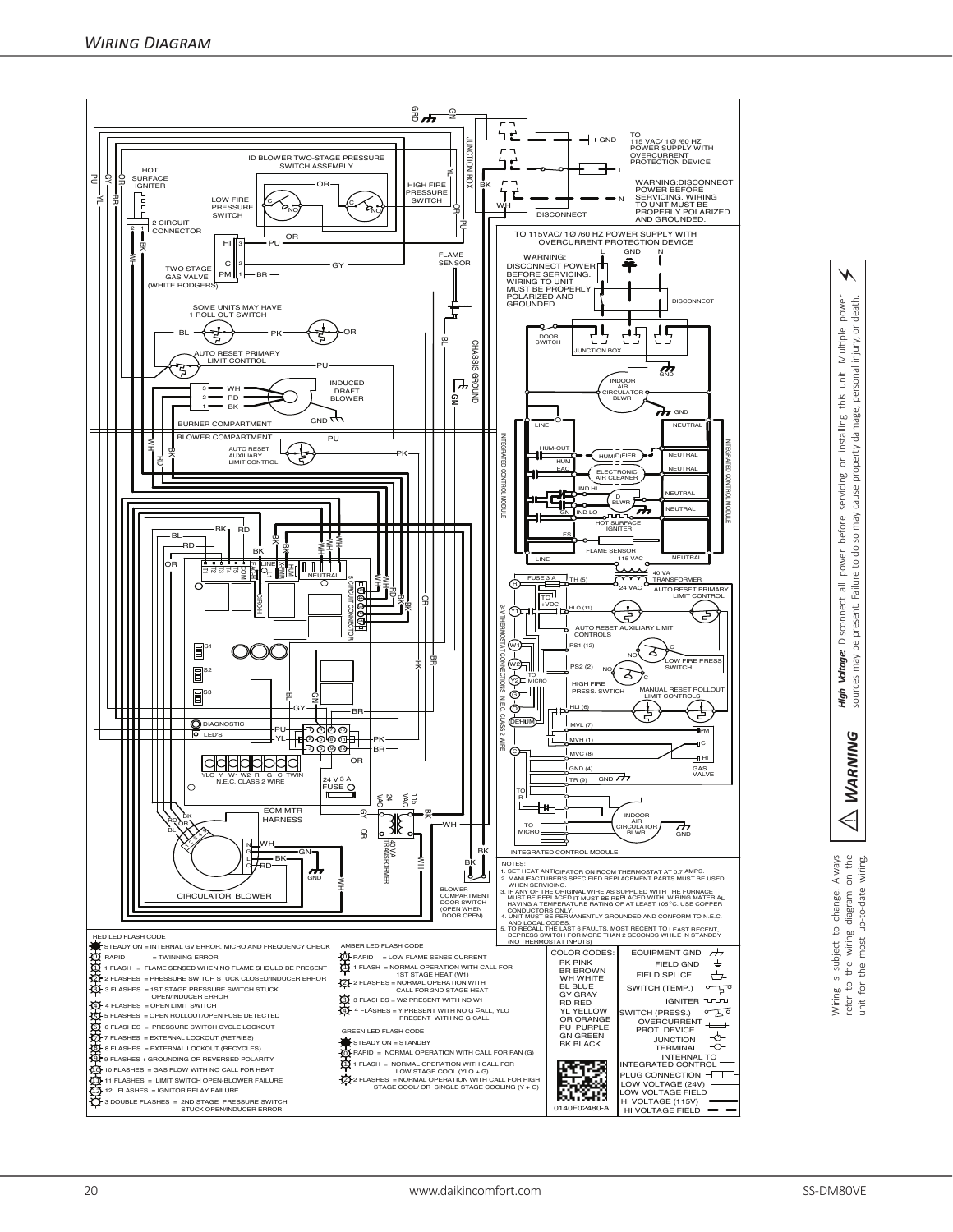| <b>MODEL</b> | <b>DESCRIPTION</b>                                                                     |
|--------------|----------------------------------------------------------------------------------------|
| LPM-06       | LP Conversion Kit (Springs & Orifice) <sup>1</sup>                                     |
| AFE18-60A    | Fossil Fuel Kit (must be used in a dual-fuel application with a compatible thermostat) |
| ASAS         | Electronic Air Cleaners (sizes = $-10$ , $-11$ , $-12$ or $-18$ )                      |
| AMU          | Media Air Cleaners (sizes = 1620, 2020, 1625 or 2025)                                  |

<sup>1</sup> White-Rodgers and Honeywell valves

**NOTE:** Twinning kit is not required, but the furnace is capable of twinning. See details in the unit IO manual.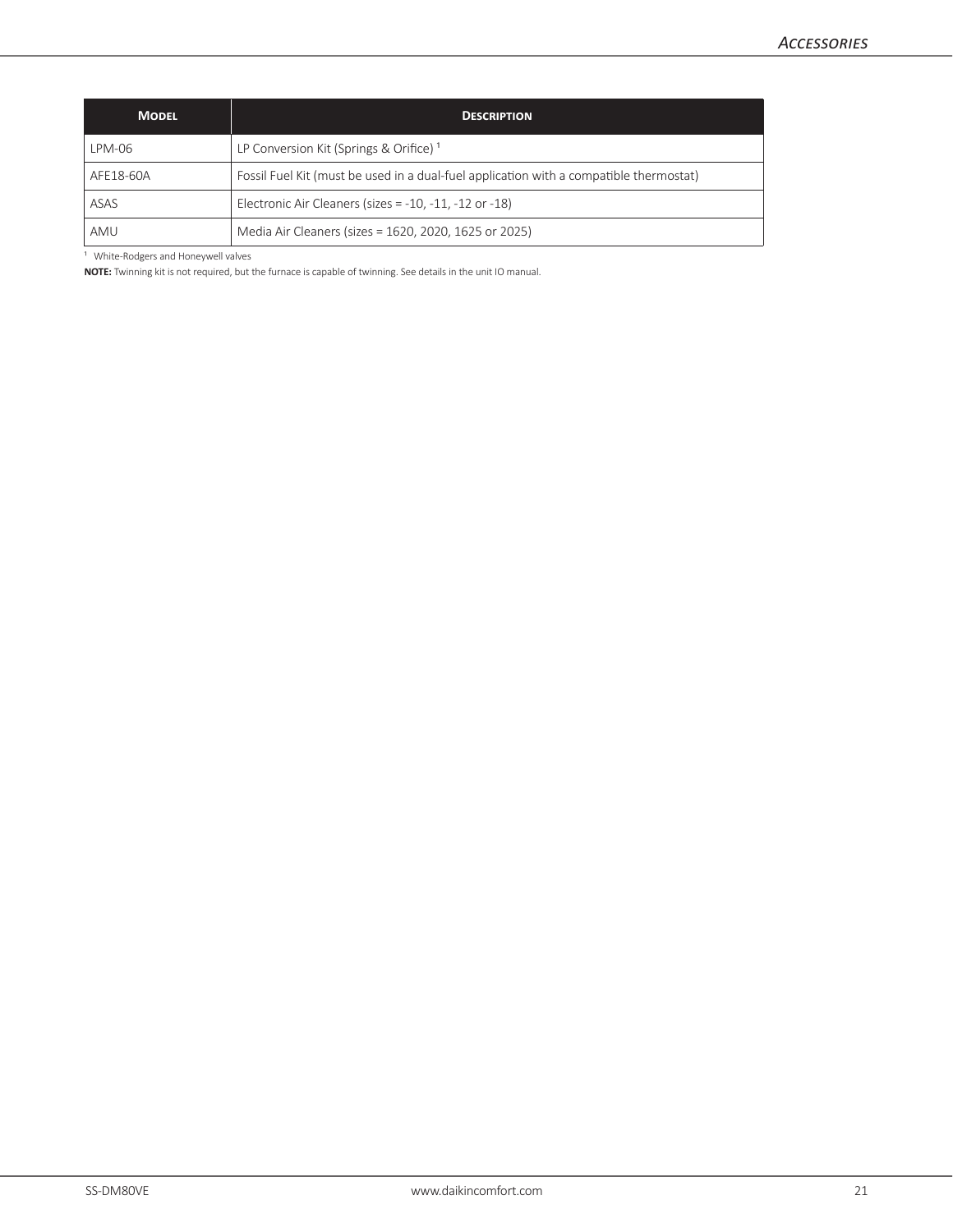| $\overline{\phantom{0}}$ |
|--------------------------|
| -                        |
|                          |
|                          |
| $\overline{\phantom{0}}$ |
| $\overline{\phantom{0}}$ |
|                          |
| $\overline{\phantom{0}}$ |
|                          |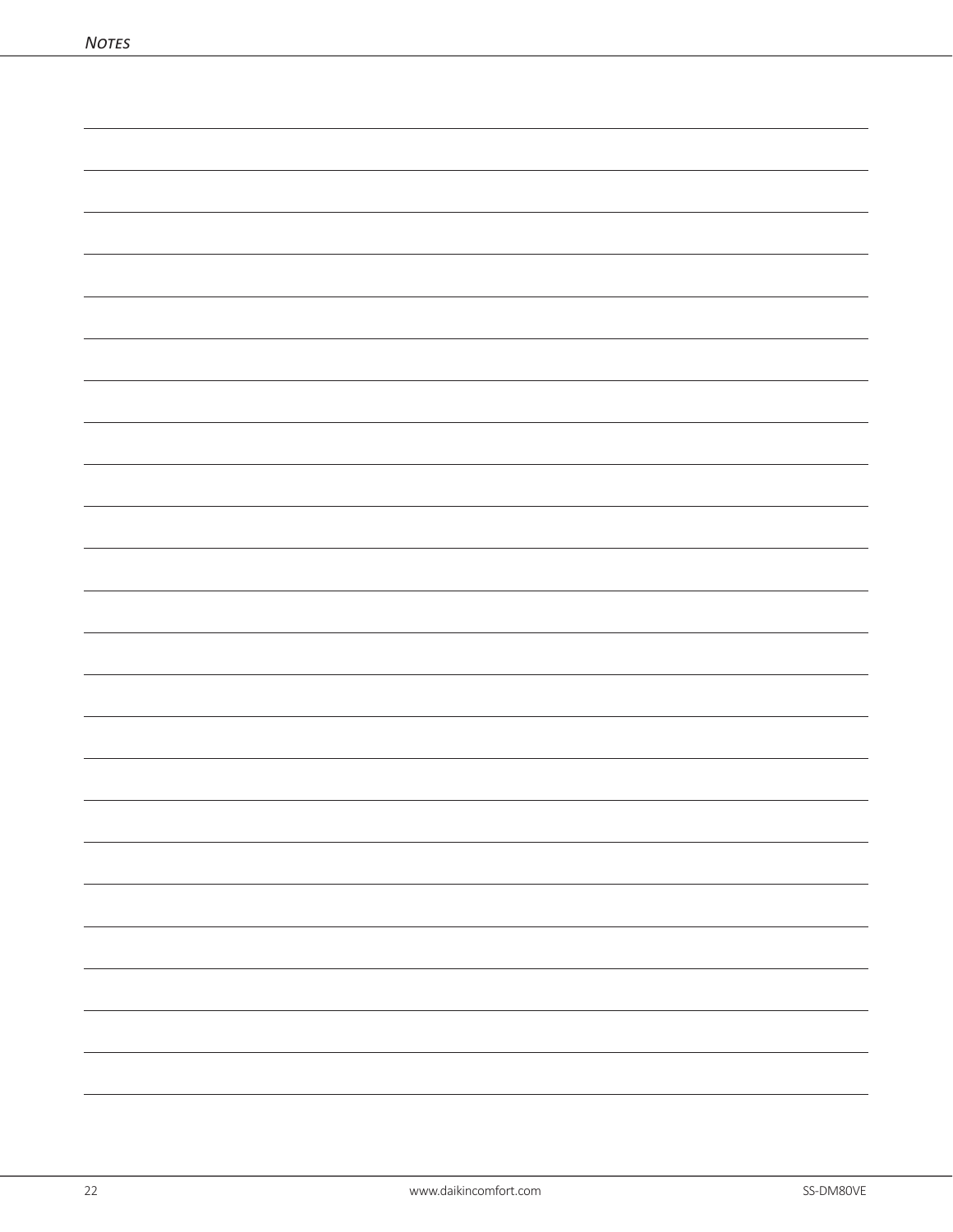| $\overline{\phantom{0}}$ |
|--------------------------|
|                          |
|                          |
|                          |
|                          |
| $\overline{\phantom{0}}$ |
|                          |
| $\overline{\phantom{a}}$ |